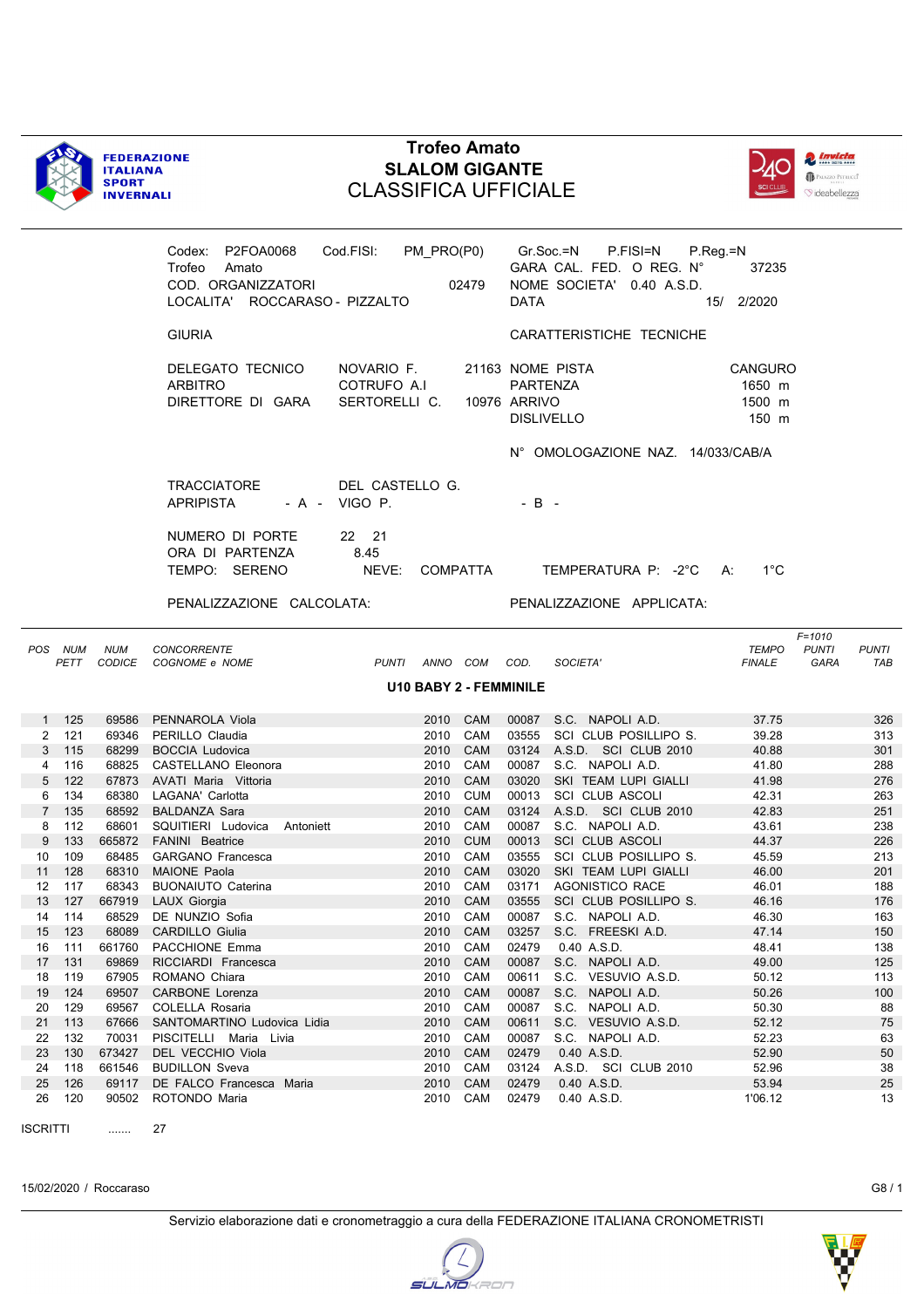| <b>NUM</b><br><b>POS</b><br><b>NUM</b><br>PETT<br><b>CODICE</b> | <b>CONCORRENTE</b><br>COGNOME e NOME | <b>PUNTI</b> | ANNO | COM        | COD.  | SOCIETA'              | <b>TEMPO</b><br><b>FINALE</b> | $F = 1010$<br><b>PUNTI</b><br><b>GARA</b> | <b>PUNTI</b><br>TAB |
|-----------------------------------------------------------------|--------------------------------------|--------------|------|------------|-------|-----------------------|-------------------------------|-------------------------------------------|---------------------|
| NON PARTITI<br>$\ldots$                                         | 0                                    |              |      |            |       |                       |                               |                                           |                     |
| NON ARRIVATI                                                    | 1                                    |              |      |            |       |                       |                               |                                           |                     |
| 110<br>69956                                                    | <b>GRANDE GIACOMELLI Laura</b>       |              | 2010 | <b>CAM</b> | 00520 | SCI ACCADEMICO ITALIA |                               |                                           |                     |
| <b>SQUALIFICATI</b><br>$\mathbf{r}$                             | 0                                    |              |      |            |       |                       |                               |                                           |                     |

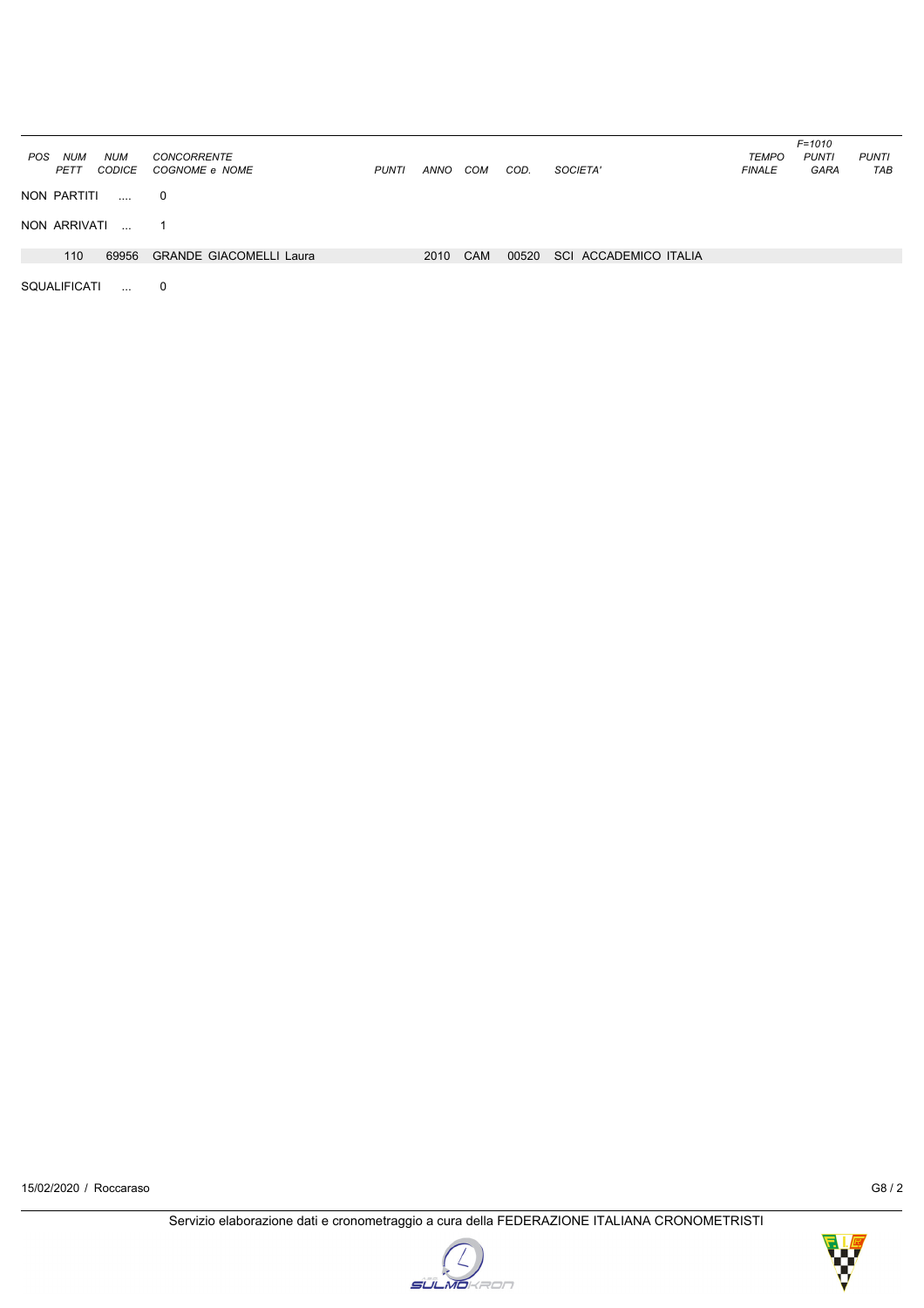



|                     |             |                        | Trofeo Amato<br>COD. ORGANIZZATORI<br>LOCALITA' ROCCARASO - PIZZALTO |                                            |      | 02479                        | DATA                     | Codex: P2MOA0067 Cod.FISI: PM_PRO(P0) Gr.Soc.=N P.FISI=N P.Reg.=N<br>GARA CAL. FED. O REG. N°<br>NOME SOCIETA' 0.40 A.S.D. | 37235<br>15/ 2/2020                         |                                    |                     |
|---------------------|-------------|------------------------|----------------------------------------------------------------------|--------------------------------------------|------|------------------------------|--------------------------|----------------------------------------------------------------------------------------------------------------------------|---------------------------------------------|------------------------------------|---------------------|
|                     |             |                        | <b>GIURIA</b>                                                        |                                            |      |                              |                          | CARATTERISTICHE TECNICHE                                                                                                   |                                             |                                    |                     |
|                     |             |                        | DELEGATO TECNICO<br><b>ARBITRO</b><br>DIRETTORE DI GARA              | NOVARIO F.<br>COTRUFO A.I<br>SERTORELLI C. |      |                              | PARTENZA<br>10976 ARRIVO | 21163 NOME PISTA<br><b>DISLIVELLO</b>                                                                                      | <b>CANGURO</b><br>1650 m<br>1500 m<br>150 m |                                    |                     |
|                     |             |                        |                                                                      |                                            |      |                              |                          | N° OMOLOGAZIONE NAZ. 14/033/CAB/A                                                                                          |                                             |                                    |                     |
|                     |             |                        | TRACCIATORE<br>APRIPISTA                                             | DEL CASTELLO G.<br>$-A - VIGO P.$          |      |                              | $-B -$                   |                                                                                                                            |                                             |                                    |                     |
|                     |             |                        | NUMERO DI PORTE<br>ORA DI PARTENZA<br>TEMPO: SERENO                  | 22 21<br>8.45<br>NEVE: COMPATTA            |      |                              |                          | TEMPERATURA P: -2°C A:                                                                                                     | $1^{\circ}$ C                               |                                    |                     |
|                     |             |                        | PENALIZZAZIONE CALCOLATA:                                            |                                            |      |                              |                          | PENALIZZAZIONE APPLICATA:                                                                                                  |                                             |                                    |                     |
|                     | POS NUM     | <b>NUM</b>             | <b>CONCORRENTE</b><br>PETT CODICE COGNOME e NOME                     |                                            |      | PUNTI ANNO COM COD.          |                          | SOCIETA'                                                                                                                   | <b>TEMPO</b><br><b>FINALE</b>               | $F = 1010$<br><b>PUNTI</b><br>GARA | <b>PUNTI</b><br>TAB |
|                     |             |                        |                                                                      |                                            |      | <b>U10 BABY 2 - MASCHILE</b> |                          |                                                                                                                            |                                             |                                    |                     |
|                     | 1 137       |                        | 67271 D'ACUNTO Tommaso                                               |                                            |      | 2010 CAM                     |                          | 00520 SCI ACCADEMICO ITALIA                                                                                                | 36.19                                       |                                    | 323                 |
| $\mathbf{2}$        | 154         |                        | 67286 BEVILACQUA Matteo                                              |                                            |      | 2010 CAM                     |                          | 00520 SCI ACCADEMICO ITALIA                                                                                                | 37.06                                       |                                    | 309                 |
| 3 <sup>1</sup>      | 163         |                        | 67699 DI FLORIO Simone                                               |                                            |      | 2010 CAM                     |                          | 03549 SC 3000 SKI RACE A.D.                                                                                                | 37.36                                       |                                    | 295                 |
| 4<br>5 <sup>5</sup> | 165<br>143  |                        | 67365 CORNACCHIA Lorenzo<br>68998 SCOTTI GALLETTA Antonio            |                                            |      | 2010 CAM<br>2010 CAM         |                          | 00087 S.C. NAPOLI A.D.<br>00087 S.C. NAPOLI A.D.                                                                           | 37.57<br>40.83                              |                                    | 281<br>267          |
| 6                   | 159         |                        | 69619 DONNARUMMA Bruno                                               |                                            |      | 2010 CAM                     | 02479                    | 0.40 A.S.D.                                                                                                                | 40.88                                       |                                    | 253                 |
| $7^{\circ}$         | 149         |                        | 68869 D'ADDEZIO Arturo                                               |                                            |      | 2010 CAM                     | 00611                    | S.C. VESUVIO A.S.D.                                                                                                        | 41.20                                       |                                    | 239                 |
| 8                   | 148         |                        | 68745 BENVENUTO Roberto                                              |                                            |      | 2010 CAM                     | 03020                    | SKI TEAM LUPI GIALLI                                                                                                       | 41.31                                       |                                    | 225                 |
| 9                   | 161         |                        | 67815 VALENTINI Fabrizio                                             |                                            |      | 2010 CAM                     | 03555                    | SCI CLUB POSILLIPO S.                                                                                                      | 41.42                                       |                                    | 211                 |
| 10                  | 146         |                        | 69811 BALBINOT Alberto                                               |                                            |      | 2010 CAM                     |                          | 00087 S.C. NAPOLI A.D.                                                                                                     | 42.26                                       |                                    | 197                 |
| 11                  | 144         |                        | 69689 BUFFARDI Lucio                                                 |                                            |      | 2010 CAM                     | 03555                    | SCI CLUB POSILLIPO S.                                                                                                      | 42.64                                       |                                    | 183                 |
| 12 <sup>°</sup>     | 160         |                        | 68038 IGNELZI Alessandro                                             |                                            |      | 2010 CAM                     |                          | 00087 S.C. NAPOLI A.D.                                                                                                     | 43.59                                       |                                    | 169                 |
| 13                  | 151         |                        | 68292 SGRITTA Claudio                                                |                                            |      | 2010 CAM                     |                          | 00520 SCI ACCADEMICO ITALIA                                                                                                | 44.52                                       |                                    | 154                 |
| 14                  | 155         |                        | 69925 ALLODI VARRIALE Riccardo                                       |                                            |      | 2010 CAM                     | 02479                    | 0.40 A.S.D.                                                                                                                | 44.63                                       |                                    | 140                 |
| 15<br>16            | 142<br>141  | 670322<br>68954        | <b>FATTORINI Ettore</b><br><b>ARDOLINO Nicola</b>                    |                                            | 2010 | 2010 CAM<br>CAM              | 00611<br>03020           | S.C. VESUVIO A.S.D.<br>SKI TEAM LUPI GIALLI                                                                                | 44.67<br>44.69                              |                                    | 126<br>112          |
| 17                  | 147         | 90518                  | RUSSO Giuseppe                                                       |                                            | 2010 | CAM                          | 00087                    | S.C. NAPOLI A.D.                                                                                                           | 45.16                                       |                                    | 98                  |
| 18                  | 136         | 68655                  | ROMANO Marco                                                         |                                            | 2010 | CAM                          | 00611                    | S.C. VESUVIO A.S.D.                                                                                                        | 45.67                                       |                                    | 84                  |
| 19                  | 158         | 68136                  | LAVECCHIA Francesco<br>Maria                                         |                                            | 2010 | CAM                          | 03257                    | S.C. FREESKI A.D.                                                                                                          | 45.70                                       |                                    | 70                  |
| 20                  | 157         | 69629                  | TRONCONE Luigi                                                       |                                            | 2010 | CAM                          | 03124                    | A.S.D. SCI CLUB 2010                                                                                                       | 47.83                                       |                                    | 56                  |
| 21                  | 150         | 106632                 | MARSALA Lorenzo Gaspare                                              |                                            | 2010 | CAM                          | 00087                    | S.C. NAPOLI A.D.                                                                                                           | 52.87                                       |                                    | 42                  |
| 22                  | 139         | 68642                  | FIORE Matteo                                                         |                                            |      | 2010 CAM                     | 00087                    | S.C. NAPOLI A.D.                                                                                                           | 53.79                                       |                                    | 28                  |
| 23                  | 140         | 69051                  | <b>TESONE Aldo Domenico</b>                                          |                                            |      | 2010 CAM                     | 03171                    | <b>AGONISTICO RACE</b>                                                                                                     | 1'00.69                                     |                                    | 14                  |
| <b>ISCRITTI</b>     |             | .                      | 30                                                                   |                                            |      |                              |                          |                                                                                                                            |                                             |                                    |                     |
|                     | NON PARTITI | $\ldots$               | 2                                                                    |                                            |      |                              |                          |                                                                                                                            |                                             |                                    |                     |
|                     | 145         | 67960                  | FERRARA Jacopo                                                       |                                            | 2010 | CAM                          | 03549                    | SC 3000 SKI RACE A.D.                                                                                                      |                                             |                                    |                     |
|                     | 156         |                        | 664773 CRISCUOLO Bruno                                               |                                            |      | 2010 CAM                     | 02479                    | 0.40 A.S.D.                                                                                                                |                                             |                                    |                     |
|                     |             | 15/02/2020 / Roccaraso |                                                                      |                                            |      |                              |                          |                                                                                                                            |                                             |                                    | G8/1                |

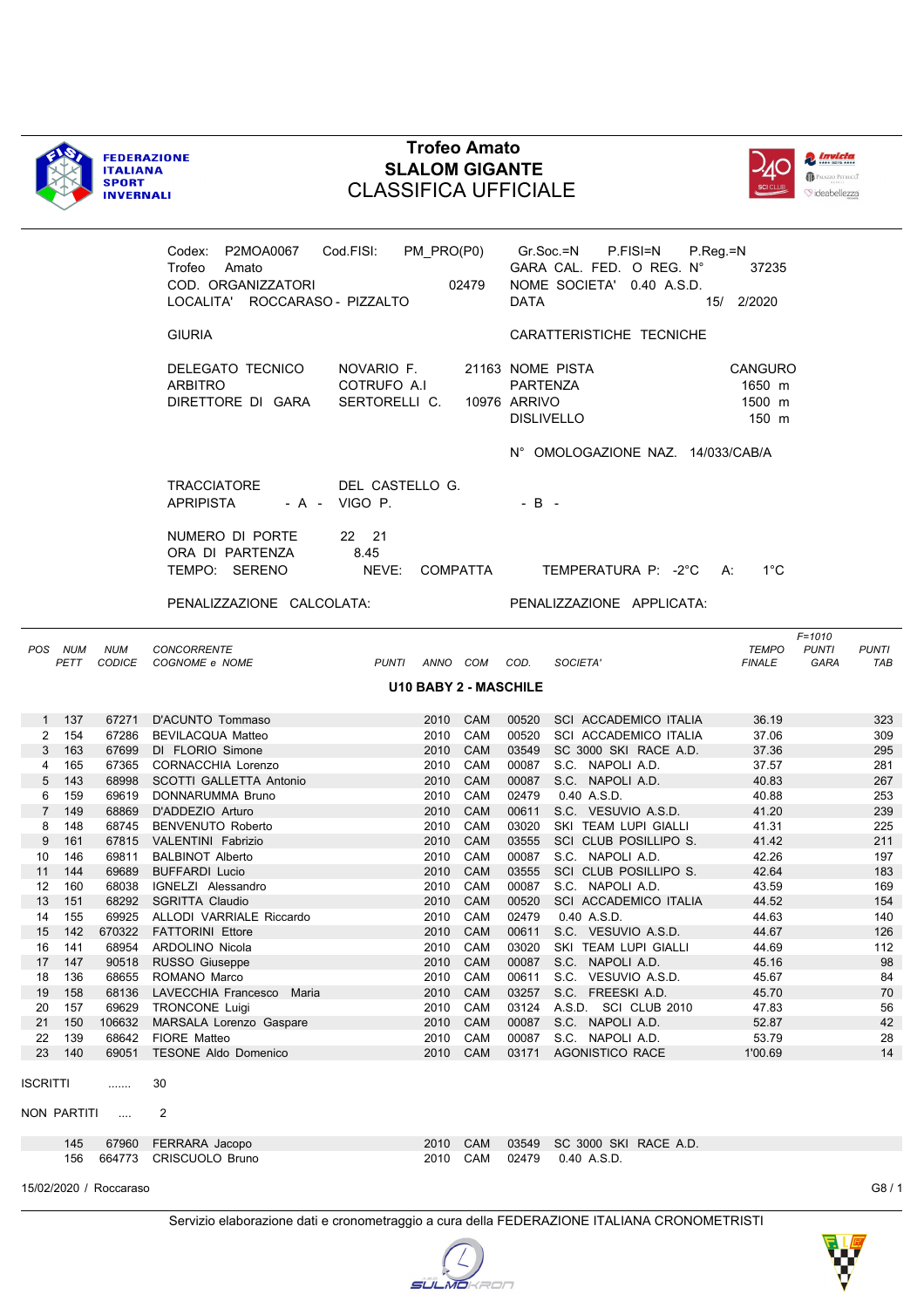|                              |            |                          |              |      |            |       |                                 |               | $F = 1010$   |              |
|------------------------------|------------|--------------------------|--------------|------|------------|-------|---------------------------------|---------------|--------------|--------------|
| NUM<br><b>POS</b>            | <b>NUM</b> | <b>CONCORRENTE</b>       |              |      |            |       |                                 | <b>TEMPO</b>  | <b>PUNTI</b> | <b>PUNTI</b> |
| PETT                         | CODICE     | COGNOME e NOME           | <b>PUNTI</b> | ANNO | COM        | COD.  | SOCIETA'                        | <b>FINALE</b> | <b>GARA</b>  | <b>TAB</b>   |
| NON ARRIVATI<br>$\mathbf{r}$ |            | 3                        |              |      |            |       |                                 |               |              |              |
| 138                          | 67290      | ROSSIELLO Giovanni       |              | 2010 | CAM        | 00520 | SCI ACCADEMICO ITALIA           |               |              |              |
| 152                          | 68032      | <b>IMPROTA Francesco</b> |              | 2010 | CAM        | 03555 | SCI CLUB POSILLIPO S.           |               |              |              |
| 164                          | 69278      | FONZONE CACCESE Lorenzo  |              | 2010 | CAM        | 03555 | SCI CLUB POSILLIPO S.           |               |              |              |
| <b>SOUALIFICATI</b>          | $\ddotsc$  | -2                       |              |      |            |       |                                 |               |              |              |
| 153                          | 69439      | <b>TOZZI Giuseppe</b>    |              | 2010 | CAM        | 03335 | CLUB SKI TRIBE A.<br><b>SCI</b> | PORTA N. 22   |              |              |
| 162                          | 68412      | MANDER Jacopo            |              | 2010 | <b>CAM</b> | 00087 | S.C. NAPOLI A.D.                | PORTA N.      | 4            |              |



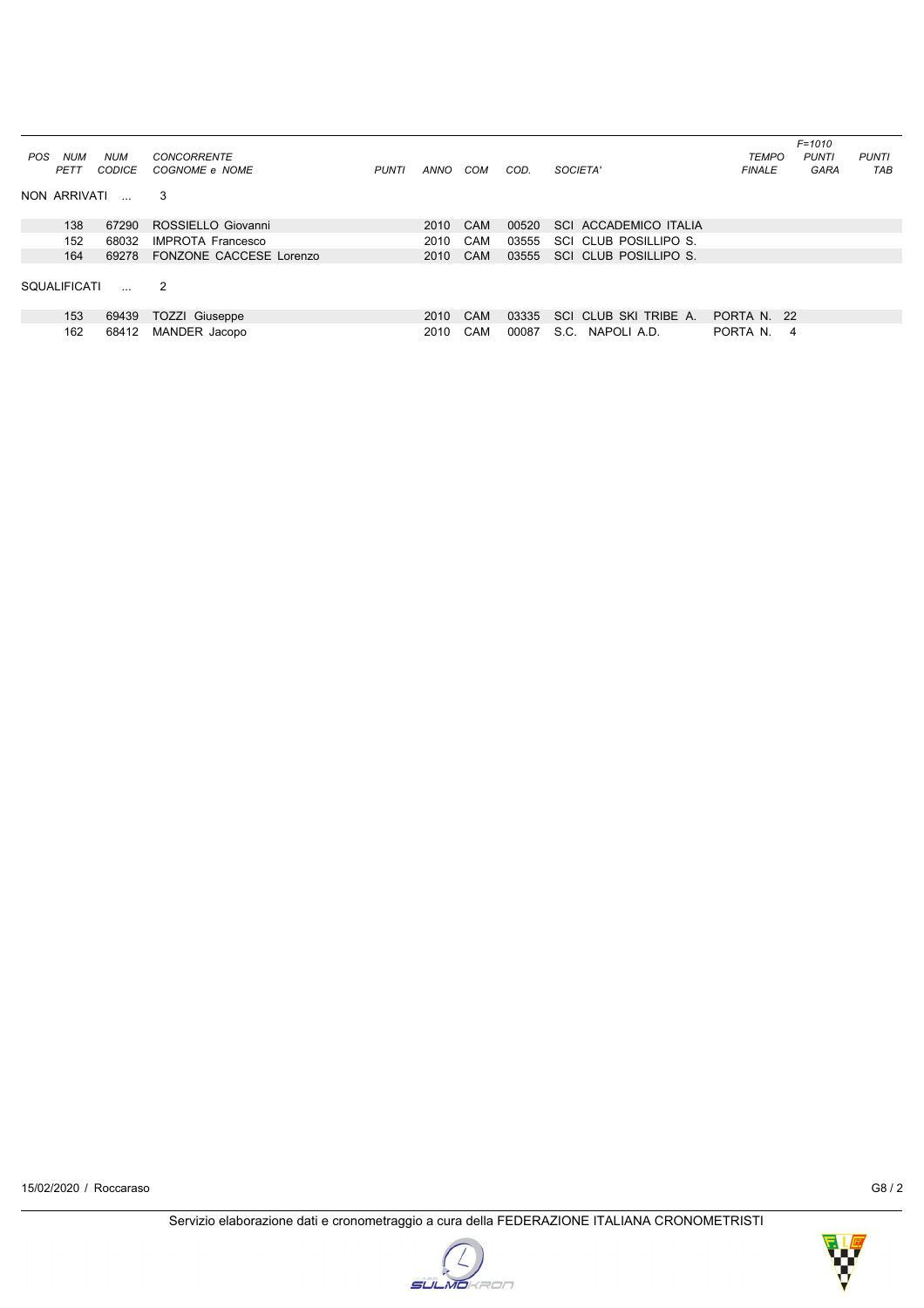



|                |                 |            | Codex: P1FOA0066 Cod.FISI: PM_PRO(P0)<br>Trofeo<br>Amato<br>COD. ORGANIZZATORI<br>LOCALITA' ROCCARASO - PIZZALTO |                                            | 02479                | <b>DATA</b>              | Gr.Soc.=N<br>P.FISI=N<br>GARA CAL. FED. O REG. N°<br>NOME SOCIETA' 0.40 A.S.D. | $P_{\cdot}$ Reg = N<br>37235<br>15/ 2/2020 |                                                           |
|----------------|-----------------|------------|------------------------------------------------------------------------------------------------------------------|--------------------------------------------|----------------------|--------------------------|--------------------------------------------------------------------------------|--------------------------------------------|-----------------------------------------------------------|
|                |                 |            | <b>GIURIA</b>                                                                                                    |                                            |                      |                          | CARATTERISTICHE TECNICHE                                                       |                                            |                                                           |
|                |                 |            | DELEGATO TECNICO<br>ARBITRO<br>DIRETTORE DI GARA                                                                 | NOVARIO F.<br>COTRUFO A.I<br>SERTORELLI C. |                      | PARTENZA<br>10976 ARRIVO | 21163 NOME PISTA<br><b>DISLIVELLO</b>                                          | CANGURO<br>1650 m<br>1500 m<br>150 m       |                                                           |
|                |                 |            |                                                                                                                  |                                            |                      |                          | N° OMOLOGAZIONE NAZ. 14/033/CAB/A                                              |                                            |                                                           |
|                |                 |            | <b>TRACCIATORE</b><br><b>APRIPISTA</b>                                                                           | DEL CASTELLO G.<br>- A - VIGO P.           |                      | $-B -$                   |                                                                                |                                            |                                                           |
|                |                 |            | NUMERO DI PORTE<br>ORA DI PARTENZA<br>TEMPO: SERENO                                                              | 22 21<br>8.45<br>NEVE:                     | COMPATTA             |                          | TEMPERATURA P: -2°C A:                                                         | $1^{\circ}$ C                              |                                                           |
|                |                 |            | PENALIZZAZIONE CALCOLATA:                                                                                        |                                            |                      |                          | PENALIZZAZIONE APPLICATA:                                                      |                                            |                                                           |
|                | POS NUM<br>PETT | <b>NUM</b> | CONCORRENTE<br>CODICE COGNOME e NOME                                                                             | PUNTI ANNO COM COD.                        |                      |                          | SOCIETA'                                                                       | <b>TEMPO</b><br><b>FINALE</b>              | $F = 1010$<br><b>PUNTI</b><br><b>PUNTI</b><br>GARA<br>TAB |
|                |                 |            |                                                                                                                  | <b>U9 BABY 1 - FEMMINILE</b>               |                      |                          |                                                                                |                                            |                                                           |
|                | 1 169           |            | 70344 SOMMELLA Lorenza                                                                                           |                                            | 2011 CAM             |                          | 00087 S.C. NAPOLI A.D.                                                         | 38.74                                      | 329                                                       |
| $\overline{2}$ | 177             |            | 71895 TOMASILLO Ginevra Cynthia                                                                                  | 2011                                       | CAM                  |                          | 00520 SCI ACCADEMICO ITALIA                                                    | 39.06                                      | 318                                                       |
| 3              | 181             |            | 71448 PAONE Ginevra                                                                                              |                                            | 2011 CAM             |                          | 00087 S.C. NAPOLI A.D.                                                         | 40.76                                      | 306                                                       |
| 4              | 192             |            | 70746 LOZITO Giulia                                                                                              |                                            | 2011 CAM             |                          | 03020 SKI TEAM LUPI GIALLI                                                     | 41.01                                      | 295                                                       |
| 5              | 189             |            | 71636 PASCOTTO Giorgia                                                                                           |                                            | 2011 CAM             |                          | 03124 A.S.D. SCI CLUB 2010                                                     | 41.20                                      | 284                                                       |
| 6              | 179             |            | 70452 PISACRETA Germana                                                                                          |                                            | 2011 CAM             |                          | 00087 S.C. NAPOLI A.D.                                                         | 43.10                                      | 272                                                       |
|                | 7 173           |            | 70870 FARINA Lorenza Anna                                                                                        |                                            | 2011 CAM             |                          | 03124 A.S.D. SCI CLUB 2010                                                     | 44.50                                      | 261                                                       |
| 8              | 196             |            | 70447 D'ANIELLO Sofia                                                                                            |                                            | 2011 CAM             |                          | 03549 SC 3000 SKI RACE A.D.                                                    | 44.53                                      | 250                                                       |
| 9              | 180             |            | 71195 ALVINO Giordana                                                                                            |                                            | 2011 CAM             |                          | 00087 S.C. NAPOLI A.D.                                                         | 45.41                                      | 238                                                       |
| 10             | 175             |            | 71187 PISCITELLI Benedetta Maria                                                                                 | 2011                                       | CAM                  |                          | 00087 S.C. NAPOLI A.D.                                                         | 45.50                                      | 227                                                       |
| 11<br>12       | 172<br>197      |            | 70781 DE MAIO Andrea Lorenza                                                                                     |                                            | 2011 CAM<br>2011 CAM | 02479                    | 0.40 A.S.D.<br>00611 S.C. VESUVIO A.S.D.                                       | 45.84<br>46.13                             | 216<br>204                                                |
| 13             | 171             | 71386      | 70635 ASTRONOMO Allegra Giorgia<br>TROIANIELLO Greta                                                             |                                            | 2011 CAM             |                          | 00087 S.C. NAPOLI A.D.                                                         | 46.28                                      | 193                                                       |
| 14             | 195             |            | 70389 AMARELLI Vittoria                                                                                          |                                            | 2011 CAM             |                          | 03124 A.S.D. SCI CLUB 2010                                                     | 46.40                                      | 182                                                       |
|                | 15 166          |            | 72048 GRUSOVIN Nina                                                                                              |                                            |                      |                          | 2011 CAM 00611 S.C. VESUVIO A.S.D.                                             | 48.44                                      | 170                                                       |
| 16             | 170             |            | 71977 COLELLA Mariagrazia                                                                                        |                                            | 2011 CAM             |                          | 00087 S.C. NAPOLI A.D.                                                         | 48.76                                      | 159                                                       |
| 17             | 174             | 71900      | STURNIOLO Angelica                                                                                               | 2011                                       | <b>CAM</b>           | 00087                    | S.C. NAPOLI A.D.                                                               | 48.92                                      | 147                                                       |
| 18             | 178             | 70142      | <b>NORMALE Federica</b>                                                                                          | 2011                                       | CAM                  | 03124                    | A.S.D. SCI CLUB 2010                                                           | 50.11                                      | 136                                                       |
| 19             | 185             | 70710      | <b>GRIMALDI Aurora</b>                                                                                           | 2011                                       | CAM                  | 00611                    | S.C. VESUVIO A.S.D.                                                            | 50.12                                      | 125                                                       |
| 20             | 198             | 668786     | SCOTELLARO Emilia                                                                                                | 2011                                       | CAM                  | 03020                    | SKI TEAM LUPI GIALLI                                                           | 50.48                                      | 113                                                       |
| 21             | 190             | 71935      | SANTISE Lorenza Bruna                                                                                            | 2011                                       | <b>CAM</b>           | 00611                    | S.C. VESUVIO A.S.D.                                                            | 50.83                                      | 102                                                       |
| 22             | 194             | 71334      | <b>BOVE Alisea</b>                                                                                               | 2011                                       | CAM                  | 00611                    | S.C. VESUVIO A.S.D.                                                            | 51.15                                      | 91                                                        |
| 23             | 176             | 70858      | <b>SANGES Sveva</b>                                                                                              | 2011                                       | CAM                  | 03257                    | S.C. FREESKI A.D.                                                              | 51.37                                      | 79                                                        |
| 24             | 167             | 662407     | <b>BORZACCHIELLO Giulia</b>                                                                                      | 2011                                       | CAM                  | 02479                    | 0.40 A.S.D.                                                                    | 51.71                                      | 68                                                        |
| 25             | 184             | 70721      | DI PAOLO Sofia                                                                                                   | 2011                                       | CAM                  | 03124                    | A.S.D. SCI CLUB 2010                                                           | 51.77                                      | 57                                                        |
| 26             | 168             | 71153      | <b>EQUESTRE Alessia</b>                                                                                          | 2011                                       | CAM                  | 03124                    | A.S.D. SCI CLUB 2010                                                           | 52.02                                      | 45                                                        |
| 27             | 182             | 71406      | <b>ARINO Errica</b>                                                                                              | 2011                                       | CAM                  | 03124                    | A.S.D. SCI CLUB 2010                                                           | 53.42                                      | 34                                                        |
| 28             | 193             | 668832     | PERNA Giorgia                                                                                                    | 2011                                       | CAM                  | 00087                    | S.C. NAPOLI A.D.                                                               | 1'01.85                                    | 23                                                        |

15/02/2020 / Roccaraso G8 / 1

29 188 71841 TRONCONE Martina 2011 CAM 03124 A.S.D. SCI CLUB 2010 1'27.27 11

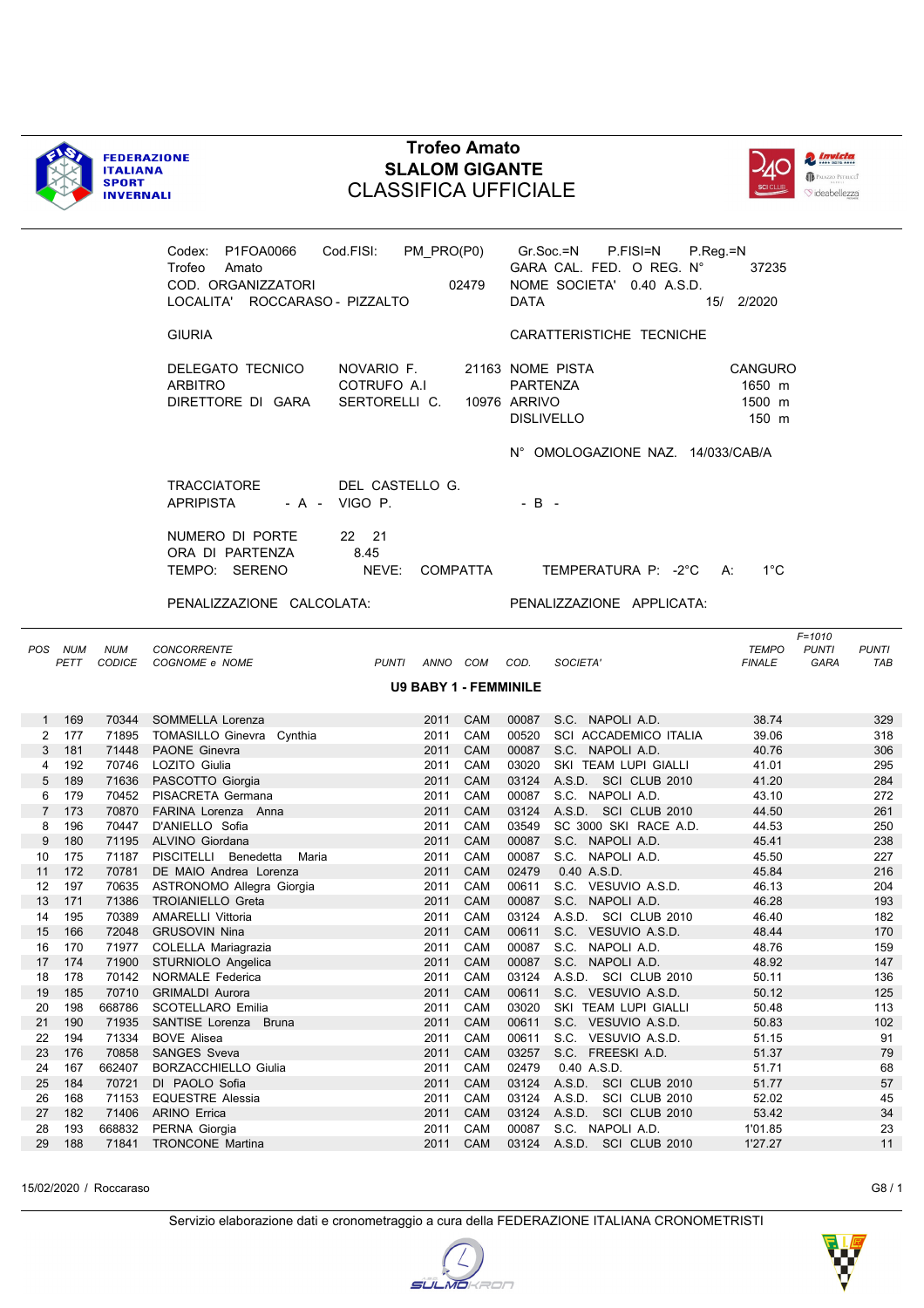|                     |               |                           |              |      |            |       |                         |               | $F = 1010$   |              |
|---------------------|---------------|---------------------------|--------------|------|------------|-------|-------------------------|---------------|--------------|--------------|
| <b>NUM</b><br>POS   | <b>NUM</b>    | <b>CONCORRENTE</b>        |              |      |            |       |                         | <b>TEMPO</b>  | <b>PUNTI</b> | <b>PUNTI</b> |
| PETT                | <b>CODICE</b> | COGNOME e NOME            | <b>PUNTI</b> | ANNO | COM        | COD.  | SOCIETA'                | <b>FINALE</b> | <b>GARA</b>  | TAB          |
| <b>ISCRITTI</b>     | .             | 34                        |              |      |            |       |                         |               |              |              |
| NON PARTITI         | $\cdots$      | 3                         |              |      |            |       |                         |               |              |              |
| 183                 | 71585         | <b>BRUNI Francesca</b>    |              | 2011 | <b>CAM</b> | 03555 | SCI CLUB POSILLIPO S.   |               |              |              |
| 191                 | 71026         | MAIELLO Giovanna          |              | 2011 | <b>CAM</b> | 02479 | 0.40 A.S.D.             |               |              |              |
| 199                 | 70731         | <b>GERALDINI Virginia</b> |              | 2011 | <b>CAM</b> | 00087 | S.C. NAPOLI A.D.        |               |              |              |
| NON ARRIVATI        |               | $\mathbf 1$               |              |      |            |       |                         |               |              |              |
| 186                 | 71040         | <b>BRANCACCIO Ginevra</b> |              | 2011 | <b>CAM</b> | 03124 | A.S.D.<br>SCI CLUB 2010 |               |              |              |
| <b>SQUALIFICATI</b> | $\sim 100$    | -1                        |              |      |            |       |                         |               |              |              |
| 187                 | 70761         | DI LIETO Benedetta        |              | 2011 | <b>CAM</b> | 02479 | 0.40 A.S.D.             | PORTA N. 21   |              |              |



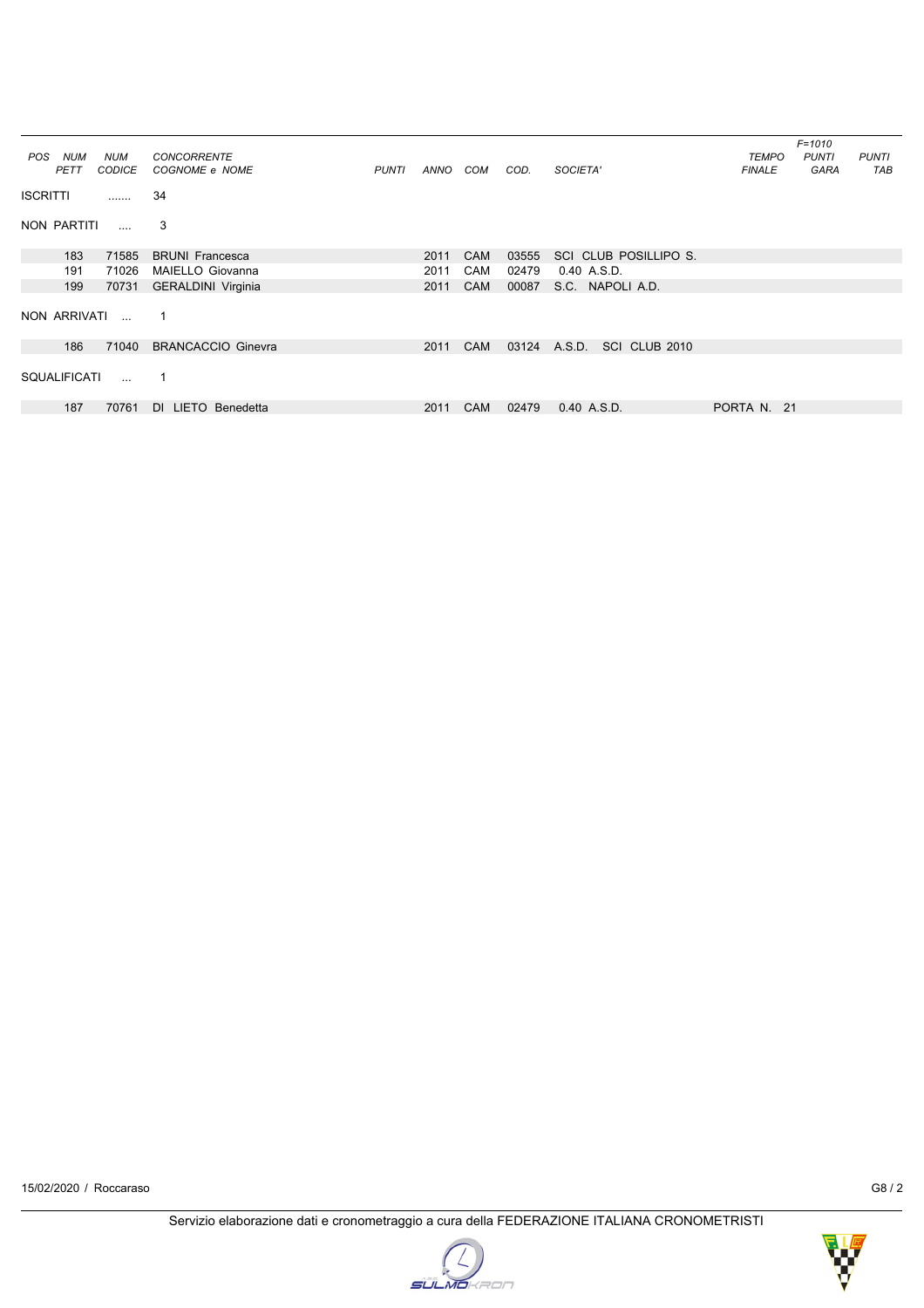



|        |                    |            | Codex: P1MOA0065<br>Trofeo<br>Amato<br>COD. ORGANIZZATORI<br>LOCALITA' ROCCARASO - PIZZALTO | Cod.FISI: PM_PRO(P0)<br>02479              | <b>DATA</b>  | Gr.Soc.=N<br>P.FISI=N<br>GARA CAL. FED. O REG. N°<br>NOME SOCIETA' 0.40 A.S.D. | $P_{R}$ eg = N<br>37235<br>15/ 2/2020       |                                             |
|--------|--------------------|------------|---------------------------------------------------------------------------------------------|--------------------------------------------|--------------|--------------------------------------------------------------------------------|---------------------------------------------|---------------------------------------------|
|        |                    |            | <b>GIURIA</b>                                                                               |                                            |              | CARATTERISTICHE TECNICHE                                                       |                                             |                                             |
|        |                    |            | DELEGATO TECNICO<br><b>ARBITRO</b><br>DIRETTORE DI GARA                                     | NOVARIO F.<br>COTRUFO A.I<br>SERTORELLI C. | 10976 ARRIVO | 21163 NOME PISTA<br>PARTENZA<br><b>DISLIVELLO</b>                              | CANGURO<br>1650 m<br>1500 m<br>150 m        |                                             |
|        |                    |            |                                                                                             |                                            |              | N° OMOLOGAZIONE NAZ. 14/033/CAB/A                                              |                                             |                                             |
|        |                    |            | <b>TRACCIATORE</b><br><b>APRIPISTA</b>                                                      | DEL CASTELLO G.<br>- A - VIGO P.           | $-B -$       |                                                                                |                                             |                                             |
|        |                    |            | NUMERO DI PORTE<br>ORA DI PARTENZA<br>TEMPO: SERENO                                         | 22 21<br>8.45<br>NEVE:<br>COMPATTA         |              | TEMPERATURA P: -2°C A:                                                         | $1^{\circ}$ C                               |                                             |
|        |                    |            | PENALIZZAZIONE CALCOLATA:                                                                   |                                            |              | PENALIZZAZIONE APPLICATA:                                                      |                                             |                                             |
| POS    | <b>NUM</b><br>PETT | <b>NUM</b> | <b>CONCORRENTE</b><br>CODICE COGNOME e NOME                                                 | PUNTI ANNO COM COD.                        |              | SOCIETA'                                                                       | $F = 1010$<br><b>TEMPO</b><br><b>FINALE</b> | <b>PUNTI</b><br><b>PUNTI</b><br>GARA<br>TAB |
|        |                    |            |                                                                                             | <b>U9 BABY 1 - MASCHILE</b>                |              |                                                                                |                                             |                                             |
| 1      | 226                | 71025      | D'ACUNTO Lorenzo                                                                            | 2011<br><b>CAM</b>                         |              | 00520 SCI ACCADEMICO ITALIA                                                    | 37.17                                       | 335                                         |
|        | 2 234              |            | 71665 DI MENNA Nicolo'                                                                      | 2011 CAM                                   |              | 03549 SC 3000 SKI RACE A.D.                                                    | 37.48                                       | 325                                         |
|        | 3 201              |            | 71095 FERRARA Pierpaolo Salvatore                                                           | 2011 CAM                                   |              | 03020 SKI TEAM LUPI GIALLI                                                     | 38.21                                       | 316                                         |
| 4      | 206                |            | 70703 ABIOSI Domenico                                                                       | 2011 CAM                                   |              | 00087 S.C. NAPOLI A.D.                                                         | 38.77                                       | 306                                         |
|        | 5 238              |            | 71255 CORDISCO Anselmo                                                                      | 2011 CAM                                   |              | 03020 SKI TEAM LUPI GIALLI                                                     | 39.26                                       | 297                                         |
|        | 218                |            | 70637 STROMSATHER Paolo                                                                     | 2011<br>CAM                                |              | 00520 SCI ACCADEMICO ITALIA                                                    | 39.26                                       | 297                                         |
|        | 7 204<br>233       | 71954      | 70245 DELLA NOCE Luciano<br>MANFREDONIA Luca                                                | 2011 CAM<br>CAM                            | 00087        | 00087 S.C. NAPOLI A.D.<br>S.C. NAPOLI A.D.                                     | 41.83                                       | 278<br>268                                  |
| 8<br>9 | 225                | 71794      | MICILLO Francesco                                                                           | 2011<br>2011 CAM                           | 03020        | SKI TEAM LUPI GIALLI                                                           | 42.31<br>43.25                              | 258                                         |
| 10     | 205                |            | 72195 POSITANO Federico                                                                     | 2011 CAM                                   |              | 00087 S.C. NAPOLI A.D.                                                         | 43.32                                       | 249                                         |
| 11     | 207                |            | 71802 NAPPI Salvatore<br>Lorenzo                                                            | 2011 CAM                                   |              | 03335 SCI CLUB SKI TRIBE A.                                                    | 43.90                                       | 239                                         |
| 12     | 220                |            | 70377 PERITO Alessandro                                                                     | CAM<br>2011                                |              | 00087 S.C. NAPOLI A.D.                                                         | 44.41                                       | 230                                         |
| 13     | 227                |            | 71898 MORACE Pietro                                                                         | 2011 CAM                                   | 03555        | SCI CLUB POSILLIPO S.                                                          | 45.30                                       | 220                                         |
| 14     | 203                |            | 70827 MANNA Filippo                                                                         | 2011 CAM                                   |              | 00087 S.C. NAPOLI A.D.                                                         | 45.65                                       | 211                                         |
| 15     | 235                | 70533      | CAPRISTO Andrea Francesco                                                                   | 2011 CAM                                   |              | 03335 SCI CLUB SKI TRIBE A.                                                    | 45.83                                       | 201                                         |
| 16     | 239                | 70640      | <b>BRACCHETTI Alessio</b>                                                                   | <b>CUM</b><br>2011                         | 00013        | <b>SCI CLUB ASCOLI</b>                                                         | 46.54                                       | 191                                         |
| 17     | 224                | 71478      | DE ROSA Nicola Walter                                                                       | 2011<br>CAM                                | 03124        | A.S.D. SCI CLUB 2010                                                           | 46.68                                       | 182                                         |
| 18     | 229                | 72108      | CASO Gianandrea                                                                             | CAM<br>2011                                | 03335        | SCI CLUB SKI TRIBE A.                                                          | 47.30                                       | 172                                         |
| 19     | 236                | 71943      | <b>BALDANZA Luigi</b>                                                                       | CAM<br>2011                                | 03124        | A.S.D. SCI CLUB 2010                                                           | 47.37                                       | 163                                         |
| 20     | 214                | 71594      | ABBAGNANO TRIONE Antonio                                                                    | CAM<br>2011                                | 00087        | S.C. NAPOLI A.D.                                                               | 48.04                                       | 153                                         |
| 21     | 209                | 72106      | <b>ALTOMARE Antonio</b>                                                                     | 2011<br>CAM                                | 00611        | S.C. VESUVIO A.S.D.                                                            | 48.28                                       | 144                                         |
| 22     | 210                | 71701      | VINDITTI Lorenzo                                                                            | CAM<br>2011                                | 03257        | S.C. FREESKI A.D.                                                              | 48.40                                       | 134                                         |
| 23     | 208                | 70407      | FERRARO Roberto Lucio                                                                       | CAM<br>2011                                | 00087        | S.C. NAPOLI A.D.                                                               | 48.79                                       | 124                                         |
| 24     | 231                | 71320      | MONACO Edoardo                                                                              | CAM<br>2011                                | 02479        | 0.40 A.S.D.                                                                    | 49.52                                       | 115                                         |
| 25     | 213                | 668995     | <b>ARINO Errico</b>                                                                         | 2011<br>CAM                                | 03124        | A.S.D. SCI CLUB 2010                                                           | 50.14                                       | 105                                         |
| 26     | 217                | 72165      | <b>BUONO Svevo</b>                                                                          | 2011<br>CAM                                | 03555        | SCI CLUB POSILLIPO S.                                                          | 50.22                                       | 96                                          |
| 27     | 200                | 71047      | <b>FESTA Silvio</b>                                                                         | 2011<br>CAM                                | 00087        | S.C. NAPOLI A.D.                                                               | 52.03                                       | 86                                          |
| 28     | 237                | 71307      | AMODIO Giuliano                                                                             | CAM<br>2011                                | 03335        | SCI CLUB SKI TRIBE A.                                                          | 53.54                                       | 77                                          |

15/02/2020 / Roccaraso G8 / 1

29 222 664678 SANTANGELO Matteo 2011 CAM 00087 S.C. NAPOLI A.D. 55.63 67 30 219 668887 NATALE Riccardo 2011 CAM 03555 SCI CLUB POSILLIPO S. 55.74 57



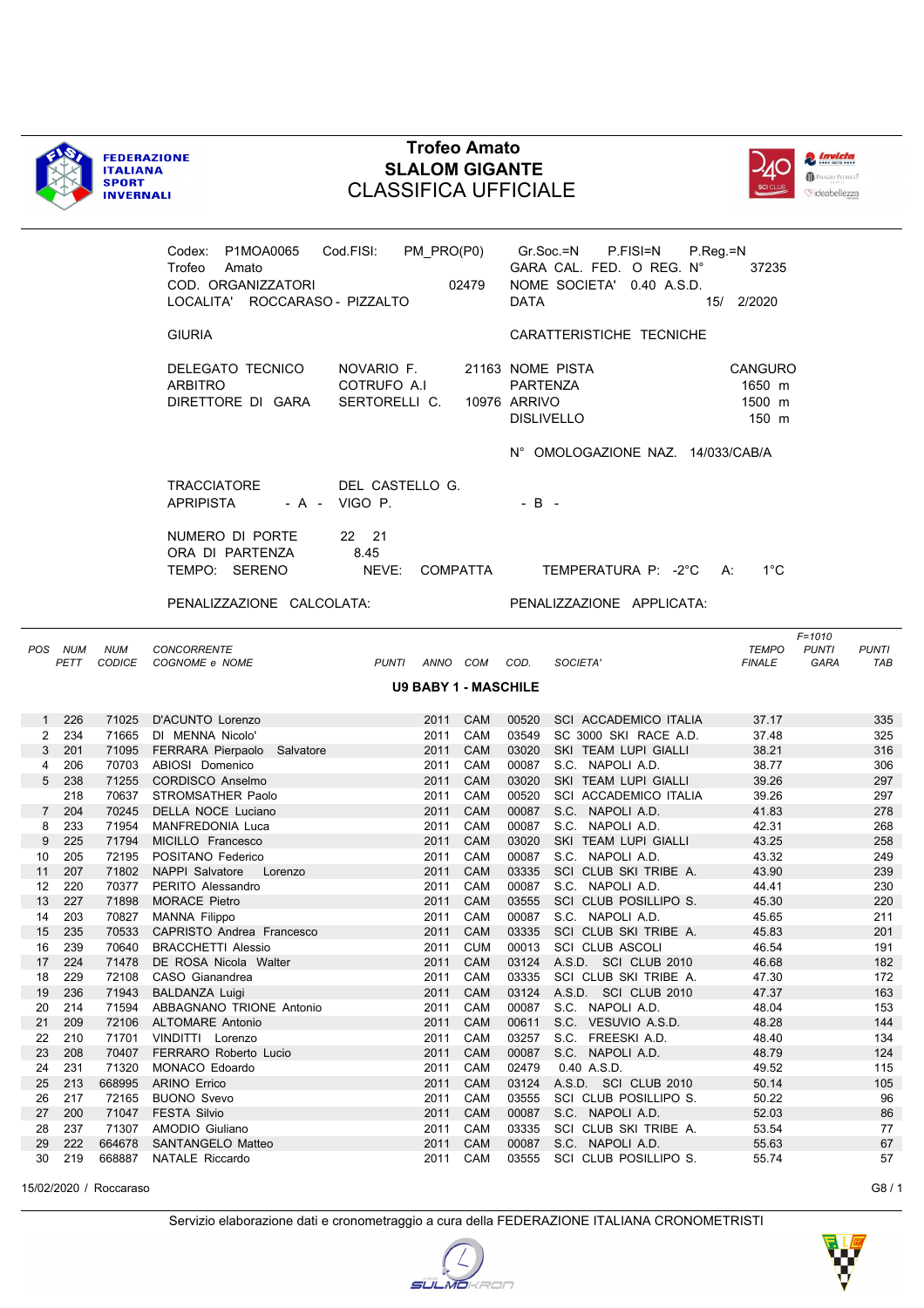| <b>POS</b>      | <b>NUM</b><br>PETT  | <b>NUM</b><br><b>CODICE</b> | <b>CONCORRENTE</b><br>COGNOME e NOME | <b>PUNTI</b> | ANNO | COM        | COD.  | SOCIETA'                     | <b>TEMPO</b><br><b>FINALE</b> | $F = 1010$<br><b>PUNTI</b><br><b>GARA</b> | <b>PUNTI</b><br>TAB |
|-----------------|---------------------|-----------------------------|--------------------------------------|--------------|------|------------|-------|------------------------------|-------------------------------|-------------------------------------------|---------------------|
|                 |                     |                             |                                      |              |      |            |       |                              |                               |                                           |                     |
| 31              | 221                 | 661574                      | <b>MELE Alessandro</b>               |              | 2011 | <b>CAM</b> | 03555 | SCI CLUB POSILLIPO S.        | 56.73                         |                                           | 48                  |
| 32              | 232                 | 673517                      | DE LUCA DI ROSETO Raffaele           |              | 2011 | CAM        | 02479 | 0.40 A.S.D.                  | 57.23                         |                                           | 38                  |
| 33              | 212                 | 667885                      | MICCIO Alessandro                    |              | 2011 | <b>CAM</b> | 02479 | 0.40 A.S.D.                  | 58.45                         |                                           | 29                  |
| 34              | 223                 | 668976                      | <b>NATALE Federico</b>               |              | 2011 | <b>CAM</b> | 03555 | SCI CLUB POSILLIPO S.        | 58.66                         |                                           | 19                  |
| 35              | 230                 | 106751                      | <b>MEROLLA Stelio</b>                |              | 2011 | <b>CAM</b> | 00611 | S.C. VESUVIO A.S.D.          | 1'14.41                       |                                           | 10                  |
| <b>ISCRITTI</b> |                     | .                           | 42                                   |              |      |            |       |                              |                               |                                           |                     |
|                 | NON PARTITI         | $\cdots$                    | 4                                    |              |      |            |       |                              |                               |                                           |                     |
|                 | 211                 | 70290                       | DE CINTI Elia                        |              | 2011 | <b>CAM</b> | 00520 | <b>SCI ACCADEMICO ITALIA</b> |                               |                                           |                     |
|                 | 215                 | 71551                       | <b>LARNAOUT Gibran</b>               |              | 2011 | <b>CAM</b> | 03124 | A.S.D.<br>SCI CLUB 2010      |                               |                                           |                     |
|                 | 240                 | 71921                       | SANGIOVANNI Francesco                |              | 2011 | <b>CAM</b> | 03555 | SCI CLUB POSILLIPO S.        |                               |                                           |                     |
|                 | 241                 | 71922                       | SANGIOVANNI Lorenzo                  |              | 2011 | CAM        | 03555 | SCI CLUB POSILLIPO S.        |                               |                                           |                     |
|                 |                     | NON ARRIVATI                | 2                                    |              |      |            |       |                              |                               |                                           |                     |
|                 | 216                 | 70402                       | <b>FORNARIO Roberto</b>              |              | 2011 | <b>CAM</b> | 00087 | NAPOLI A.D.<br>S.C.          |                               |                                           |                     |
|                 | 228                 | 70137                       | LONGOBARDI Ugo                       |              | 2011 | CAM        | 03555 | SCI CLUB POSILLIPO S.        |                               |                                           |                     |
|                 | <b>SQUALIFICATI</b> | $\sim$                      | -1                                   |              |      |            |       |                              |                               |                                           |                     |
|                 | 202                 | 70455                       | NOSCHESE Giuseppe Maria              |              | 2011 | <b>CAM</b> | 02479 | 0.40 A.S.D.                  | PORTA N. 19                   |                                           |                     |
|                 |                     |                             |                                      |              |      |            |       |                              |                               |                                           |                     |

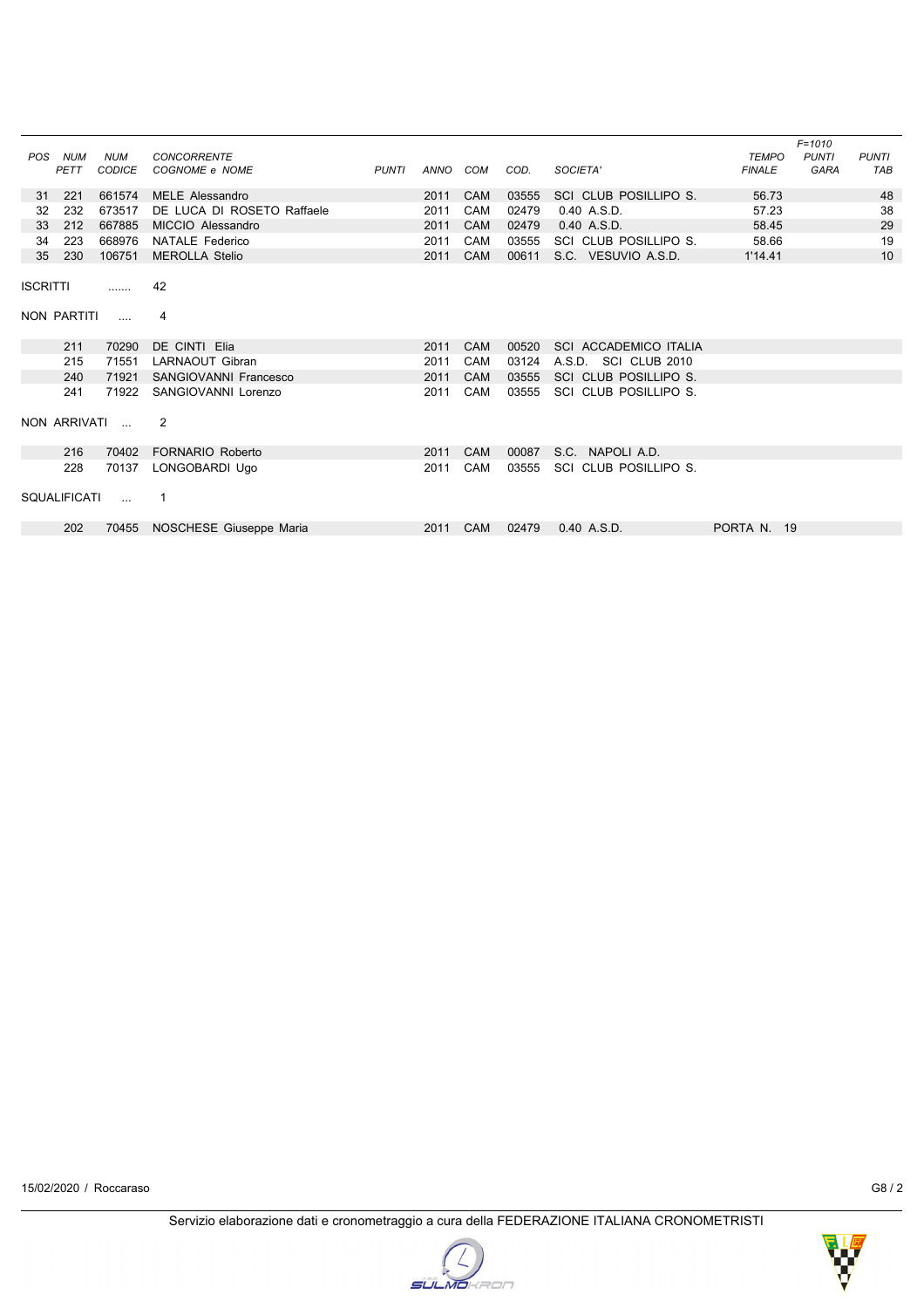



|                 |                   |                 | Codex: U2FOA0072<br>Trofeo Amato<br>COD. ORGANIZZATORI<br>LOCALITA' ROCCARASO - PIZZALTO | Cod.FISI: PM PRO(P0) Gr.Soc.=N             | 02479      | DATA                            | P.FISI=N<br>GARA CAL. FED. O REG. N°<br>NOME SOCIETA' 0.40 A.S.D. | $P_{\cdot}$ Reg = N<br>37235<br>15/ 2/2020  |                                                                  |
|-----------------|-------------------|-----------------|------------------------------------------------------------------------------------------|--------------------------------------------|------------|---------------------------------|-------------------------------------------------------------------|---------------------------------------------|------------------------------------------------------------------|
|                 |                   |                 | <b>GIURIA</b>                                                                            |                                            |            |                                 | CARATTERISTICHE TECNICHE                                          |                                             |                                                                  |
|                 |                   |                 | DELEGATO TECNICO<br><b>ARBITRO</b><br>DIRETTORE DI GARA                                  | NOVARIO F.<br>COTRUFO A.I<br>SERTORELLI C. |            | PARTENZA<br><b>10976 ARRIVO</b> | 21163 NOME PISTA<br><b>DISLIVELLO</b>                             | <b>CANGURO</b><br>1650 m<br>1500 m<br>150 m |                                                                  |
|                 |                   |                 |                                                                                          |                                            |            |                                 | N° OMOLOGAZIONE NAZ. 14/033/CAB/A                                 |                                             |                                                                  |
|                 |                   |                 | TRACCIATORE<br><b>APRIPISTA</b>                                                          | DEL CASTELLO G.<br>- A - VIGO P.           |            | $-B -$                          |                                                                   |                                             |                                                                  |
|                 |                   |                 | NUMERO DI PORTE<br>ORA DI PARTENZA<br>TEMPO: SERENO                                      | 22 21<br>8.45<br>NEVE: COMPATTA            |            |                                 | TEMPERATURA P: -2°C A:                                            | $1^{\circ}$ C                               |                                                                  |
|                 |                   |                 | PENALIZZAZIONE CALCOLATA:                                                                |                                            |            |                                 | PENALIZZAZIONE APPLICATA:                                         |                                             |                                                                  |
|                 | POS NUM<br>PETT   | <b>NUM</b>      | <b>CONCORRENTE</b><br>CODICE COGNOME e NOME                                              | PUNTI ANNO COM COD.                        |            |                                 | SOCIETA'                                                          | <b>TEMPO</b><br><b>FINALE</b>               | $F = 1010$<br><b>PUNTI</b><br><b>PUNTI</b><br><b>GARA</b><br>TAB |
|                 |                   |                 |                                                                                          | <b>U12 CUCCIOLI 2 - FEMMINILE</b>          |            |                                 |                                                                   |                                             |                                                                  |
|                 |                   |                 |                                                                                          |                                            |            |                                 |                                                                   |                                             |                                                                  |
| $\mathbf{1}$    | 2                 |                 | 60557 CANTALUPO Vera                                                                     |                                            | 2008 CAM   |                                 | 00520 SCI ACCADEMICO ITALIA                                       | 33.95                                       | 312                                                              |
| $\overline{2}$  | 3                 |                 | 63476 BIANCO Rebecca                                                                     | 2008                                       | CAM        |                                 | 00520 SCI ACCADEMICO ITALIA                                       | 35.47                                       | 286                                                              |
| 3               | 11                |                 | 62104 NOSCHESE Letizia                                                                   | 2008                                       | <b>CAM</b> |                                 | 02479  0.40  A.S.D.                                               | 36.62                                       | 260                                                              |
| 4               | 5                 |                 | 62106 MANNA Stella                                                                       | 2008                                       | CAM        | 00087                           | S.C. NAPOLI A.D.                                                  | 37.36                                       | 234                                                              |
| 5               | 14                |                 | 61174 CENTOFANTI Sofia                                                                   | 2008                                       | <b>CAM</b> |                                 | 03549 SC 3000 SKI RACE A.D.                                       | 38.72                                       | 208                                                              |
| 6               | $12 \overline{ }$ |                 | 62065 ROSAPANE Lavinia                                                                   | 2008                                       | CAM        |                                 | 00520 SCI ACCADEMICO ITALIA                                       | 39.04                                       | 182                                                              |
| $\overline{7}$  | $\overline{4}$    |                 | 62708 TORTORA Letizia                                                                    | 2008                                       | CAM        |                                 | 03555 SCI CLUB POSILLIPO S.                                       | 39.63                                       | 156                                                              |
| 8               | 8                 |                 | 62140 ARDOLINO Lucrezia                                                                  | 2008                                       | CAM        |                                 | 03020 SKI TEAM LUPI GIALLI                                        | 41.94                                       | 130                                                              |
| 9               | 9                 |                 | 61923 SANTISE Giorgia Paola                                                              |                                            | 2008 CAM   |                                 | 00611 S.C. VESUVIO A.S.D.                                         | 42.14                                       | 104                                                              |
| 10              | 10                |                 | 89340 GIACOMINI Maria Francesca                                                          | 2008                                       | CAM        |                                 | 00611 S.C. VESUVIO A.S.D.                                         | 42.28                                       | 78                                                               |
| 11              | 13                |                 | 62032 BARATTA Marina                                                                     | 2008                                       | <b>CAM</b> |                                 | 00611 S.C. VESUVIO A.S.D.                                         | 43.97                                       | 52                                                               |
| 12              | 15                |                 | 62721 ROMANO Matilde                                                                     | 2008                                       | CAM        |                                 | 00611 S.C. VESUVIO A.S.D.                                         | 44.08                                       | 26                                                               |
| <b>ISCRITTI</b> |                   | .               | 15                                                                                       |                                            |            |                                 |                                                                   |                                             |                                                                  |
|                 |                   | NON PARTITI  1  |                                                                                          |                                            |            |                                 |                                                                   |                                             |                                                                  |
|                 |                   |                 | 7 60370 MAIELLO Ginevra                                                                  |                                            |            |                                 | 2008 CAM 02479 0.40 A.S.D.                                        |                                             |                                                                  |
|                 |                   | NON ARRIVATI  1 |                                                                                          |                                            |            |                                 |                                                                   |                                             |                                                                  |
|                 |                   |                 | 1 60788 LALLI Virginia                                                                   |                                            |            |                                 | 2008 CAM 00520 SCI ACCADEMICO ITALIA                              |                                             |                                                                  |
|                 |                   | SQUALIFICATI  1 |                                                                                          |                                            |            |                                 |                                                                   |                                             |                                                                  |

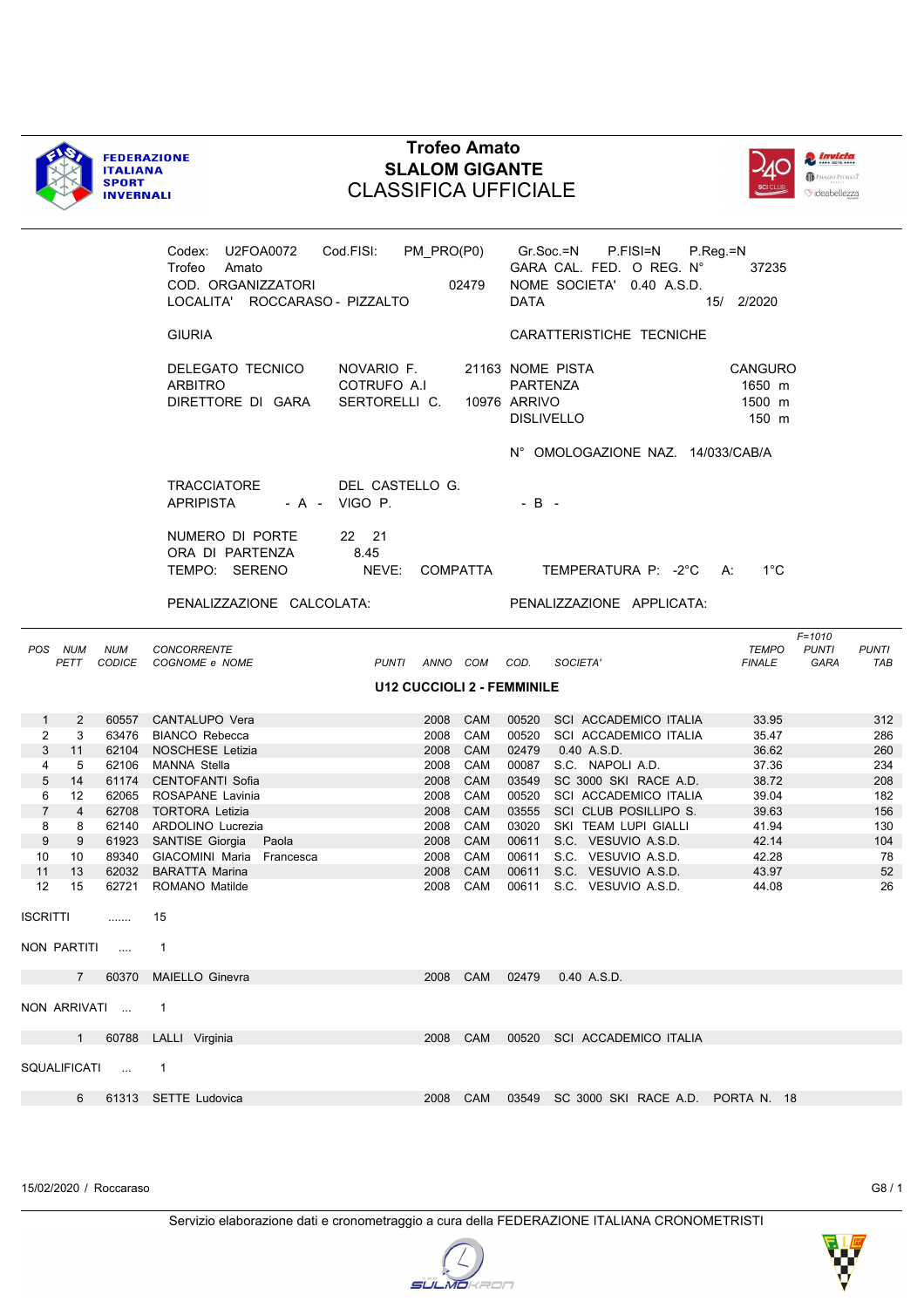



|                |                 |                | Codex: U2MOA0071 Cod.FISI: PM_PRO(P0)<br>Trofeo<br>Amato<br>COD. ORGANIZZATORI<br>LOCALITA' ROCCARASO - PIZZALTO | 02479                                      |                   | <b>DATA</b>                                                       |                                     | Gr.Soc.=N P.FISI=N P.Reg.=N<br>GARA CAL. FED. O REG. N°<br>NOME SOCIETA' 0.40 A.S.D. | 37235<br>15/ 2/2020                  |                                           |                     |
|----------------|-----------------|----------------|------------------------------------------------------------------------------------------------------------------|--------------------------------------------|-------------------|-------------------------------------------------------------------|-------------------------------------|--------------------------------------------------------------------------------------|--------------------------------------|-------------------------------------------|---------------------|
|                |                 |                | <b>GIURIA</b>                                                                                                    |                                            |                   |                                                                   |                                     | CARATTERISTICHE TECNICHE                                                             |                                      |                                           |                     |
|                |                 |                | DELEGATO TECNICO<br>ARBITRO<br>DIRETTORE DI GARA                                                                 | NOVARIO F.<br>COTRUFO A.I<br>SERTORELLI C. |                   | 21163 NOME PISTA<br>PARTENZA<br>10976 ARRIVO<br><b>DISLIVELLO</b> |                                     |                                                                                      | CANGURO<br>1650 m<br>1500 m<br>150 m |                                           |                     |
|                |                 |                |                                                                                                                  |                                            |                   |                                                                   |                                     | N° OMOLOGAZIONE NAZ. 14/033/CAB/A                                                    |                                      |                                           |                     |
|                |                 |                | TRACCIATORE<br><b>APRIPISTA</b>                                                                                  | DEL CASTELLO G.<br>$-A - VIGO P.$          |                   | $-B -$                                                            |                                     |                                                                                      |                                      |                                           |                     |
|                |                 |                | NUMERO DI PORTE<br>ORA DI PARTENZA<br>TEMPO: SERENO                                                              | 22 21<br>8.45<br>NEVE: COMPATTA            |                   |                                                                   |                                     | TEMPERATURA P: -2°C A:                                                               | $1^{\circ}$ C                        |                                           |                     |
|                |                 |                | PENALIZZAZIONE CALCOLATA:                                                                                        |                                            |                   |                                                                   |                                     | PENALIZZAZIONE APPLICATA:                                                            |                                      |                                           |                     |
|                | POS NUM<br>PETT | <b>NUM</b>     | <b>CONCORRENTE</b><br>CODICE COGNOME e NOME                                                                      | PUNTI ANNO COM COD.                        |                   |                                                                   | SOCIETA'                            |                                                                                      | <b>TEMPO</b><br><b>FINALE</b>        | $F = 1010$<br><b>PUNTI</b><br><b>GARA</b> | <b>PUNTI</b><br>TAB |
|                |                 |                |                                                                                                                  | <b>U12 CUCCIOLI 2 - MASCHILE</b>           |                   |                                                                   |                                     |                                                                                      |                                      |                                           |                     |
| $\mathbf{1}$   | 32              |                | 61724 IARUSSI Leonardo                                                                                           | 2008 CAM                                   |                   |                                                                   | 00087 S.C. NAPOLI A.D.              |                                                                                      | 33.43                                |                                           | 328                 |
| 2              | 22              |                | 61890 RIZZO Lorenzo                                                                                              | 2008 CAM                                   |                   |                                                                   |                                     | 00520 SCI ACCADEMICO ITALIA                                                          | 33.59                                |                                           | 316                 |
| 3<br>4         | 39<br>40        |                | 61575 DI MARE Antonio<br>62464 CLAAR Luca                                                                        | 2008 CAM<br>2008 CAM                       |                   |                                                                   |                                     | 00520 SCI ACCADEMICO ITALIA<br>03330 SCI CLUB AREMOGNA A.D                           | 34.60<br>34.92                       |                                           | 305<br>293          |
| 5              | 45              |                | 60729 IMPROTA Federico                                                                                           | 2008                                       | CAM               |                                                                   |                                     | 03555 SCI CLUB POSILLIPO S.                                                          | 35.35                                |                                           | 281                 |
| 6              | 34              |                | 63291 MONTORO Giovanni                                                                                           | 2008                                       | CAM               |                                                                   |                                     | 03555 SCI CLUB POSILLIPO S.                                                          | 35.46                                |                                           | 269                 |
| $\overline{7}$ | 16              |                | 62112 DI CICCO Giancarlo                                                                                         | 2008                                       | CAM               | 03549                                                             |                                     | SC 3000 SKI RACE A.D.                                                                | 35.49                                |                                           | 258                 |
| 8              | 38              |                | 61651 BRANCACCIO Stefano                                                                                         | 2008                                       | CAM               |                                                                   |                                     | 03124 A.S.D. SCI CLUB 2010                                                           | 35.78                                |                                           | 246                 |
| 9              | 29              |                | 63527 SPERA Gianmario                                                                                            | 2008                                       | CAM               | 03020                                                             | SKI TEAM LUPI GIALLI                |                                                                                      | 36.26                                |                                           | 234                 |
| 10             | 30              |                | 63549 D'ALESSIO Andrea Lorenzo                                                                                   | 2008 CAM                                   |                   |                                                                   |                                     | 03124 A.S.D. SCI CLUB 2010                                                           | 36.69                                |                                           | 223                 |
| 11             | 25              |                | 60509 APREA Leonardo                                                                                             | 2008                                       | <b>CAM</b>        |                                                                   |                                     | 00520 SCI ACCADEMICO ITALIA                                                          | 37.13                                |                                           | 211                 |
| 12             | 28              |                | 60348 MONACO Antonio                                                                                             | 2008 CAM                                   |                   |                                                                   | 02479  0.40 A.S.D.                  |                                                                                      | 37.70                                |                                           | 199                 |
| 13             | 27              |                | 61547 MUROLO Alessandro                                                                                          | 2008                                       | <b>CAM</b>        |                                                                   |                                     | 03555 SCI CLUB POSILLIPO S.                                                          | 38.55                                |                                           | 187                 |
| 14             | 21              |                | 63397 CASCONE Domenico                                                                                           | 2008 CAM                                   |                   |                                                                   | 00611 S.C. VESUVIO A.S.D.           |                                                                                      | 39.82                                |                                           | 176                 |
| 15             | 26              |                | 62405 LOZITO Luca                                                                                                |                                            |                   |                                                                   | 2008 CAM 03020 SKI TEAM LUPI GIALLI |                                                                                      | 40.23                                |                                           | 164                 |
| 16             | 24              | 61445          | CIANI Ramin                                                                                                      | 2008                                       | CAM               | 03020                                                             | SKI TEAM LUPI GIALLI                |                                                                                      | 40.49                                |                                           | 152                 |
| 17             | 31              | 63651          | SANTORO Claudio                                                                                                  | 2008                                       | CAM               | 01079                                                             | AGONISMO SANNITA                    |                                                                                      | 40.52                                |                                           | 141                 |
| 18             | 35              | 660998         | INGEGNO Edoardo                                                                                                  | 2008                                       | CAM               | 03124                                                             | A.S.D. SCI CLUB 2010                |                                                                                      | 40.74                                |                                           | 129                 |
| 19             | 42              | 62385          | RICCIO Leonardo                                                                                                  | 2008                                       | CAM               | 03124                                                             | A.S.D. SCI CLUB 2010                |                                                                                      | 40.87                                |                                           | 117                 |
| 20             | 33              | 138279         | LAUX Alessandro                                                                                                  | 2008                                       | CAM               | 03555<br>03020                                                    |                                     | SCI CLUB POSILLIPO S.                                                                | 42.19<br>42.26                       |                                           | 105<br>94           |
| 21<br>22       | 46<br>19        | 63166<br>61115 | SCOTELLARO Antonio<br>PERILLO Alberto                                                                            | 2008<br>2008                               | <b>CAM</b><br>CAM | 03555                                                             | SKI TEAM LUPI GIALLI                | SCI CLUB POSILLIPO S.                                                                | 42.30                                |                                           | 82                  |
| 23             | 23              | 61097          | Maria<br>CUOCOLO Dario                                                                                           | 2008                                       | CAM               | 03555                                                             |                                     | SCI CLUB POSILLIPO S.                                                                | 42.64                                |                                           | 70                  |
| 24             | 41              | 60631          | <b>RECINTO Valerio</b>                                                                                           | 2008                                       | CAM               | 02479                                                             | 0.40 A.S.D.                         |                                                                                      | 43.25                                |                                           | 59                  |
| 25             | 18              | 63000          | LI VELI Salvatore                                                                                                | 2008                                       | CAM               | 03020                                                             | SKI TEAM LUPI GIALLI                |                                                                                      | 46.55                                |                                           | 47                  |
| 26             | 43              | 63517          | D'AURIA Francesco                                                                                                | 2008                                       | CAM               | 00520                                                             |                                     | SCI ACCADEMICO ITALIA                                                                | 46.81                                |                                           | 35                  |
| 27             | 36              | 63136          | COPPOLA Giovanni                                                                                                 | 2008                                       | CAM               | 03124                                                             | A.S.D. SCI CLUB 2010                |                                                                                      | 53.06                                |                                           | 23                  |
| 28             | 20              | 667884         | MICCIO Gianmarco                                                                                                 | 2008                                       | CAM               | 02479                                                             | 0.40 A.S.D.                         |                                                                                      | 57.03                                |                                           | 12                  |

15/02/2020 / Roccaraso G8 / 1

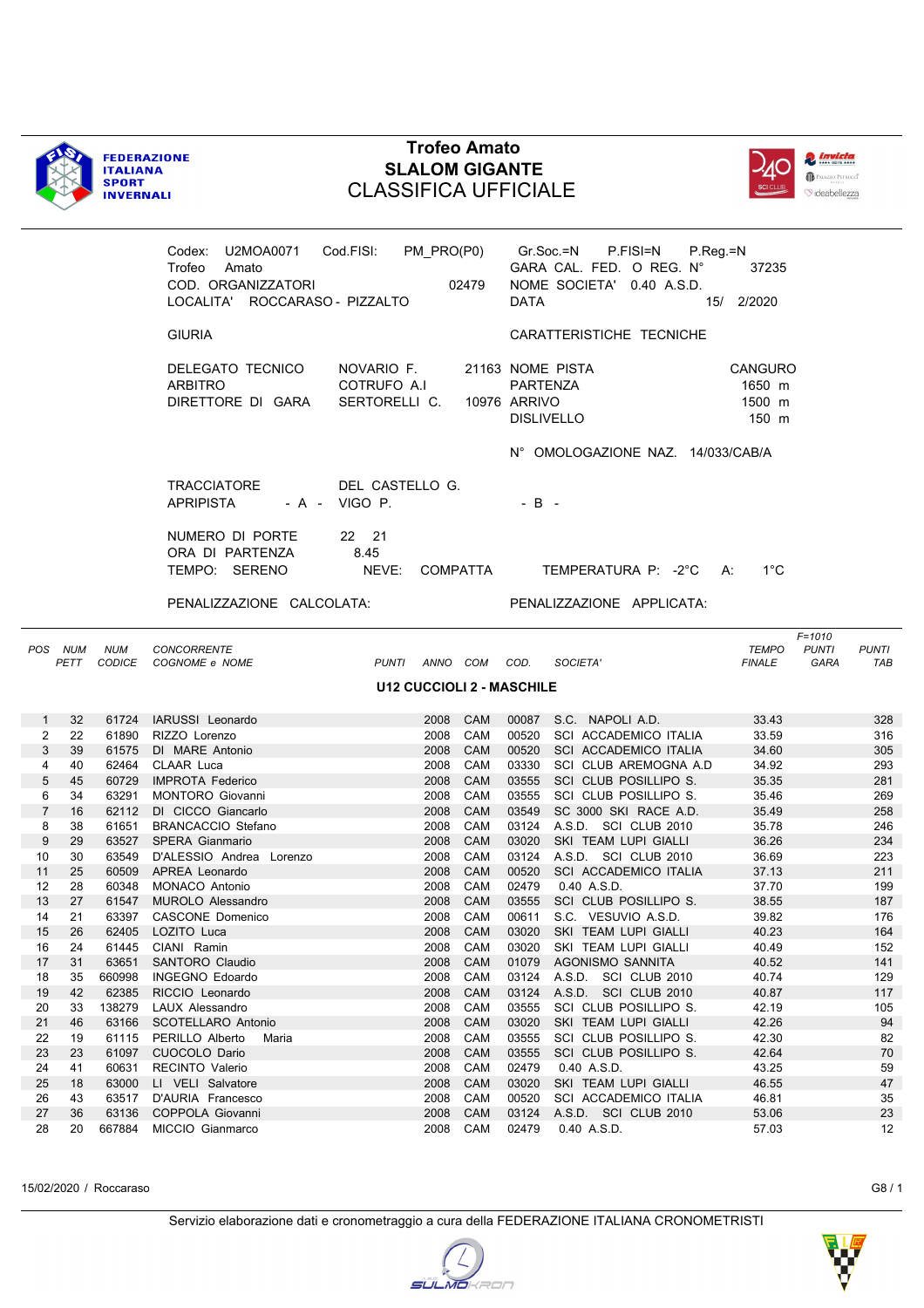|                   |               |                       |              |      |            |       |                     |               | $F = 1010$   |              |
|-------------------|---------------|-----------------------|--------------|------|------------|-------|---------------------|---------------|--------------|--------------|
| <b>NUM</b><br>POS | NUM           | <b>CONCORRENTE</b>    |              |      |            |       |                     | <b>TEMPO</b>  | <b>PUNTI</b> | <b>PUNTI</b> |
| PETT              | <b>CODICE</b> | COGNOME e NOME        | <b>PUNTI</b> | ANNO | COM        | COD.  | SOCIETA'            | <b>FINALE</b> | GARA         | TAB          |
| <b>ISCRITTI</b>   | .             | 31                    |              |      |            |       |                     |               |              |              |
| NON PARTITI       | $\ldots$      | 1                     |              |      |            |       |                     |               |              |              |
| 44                | 666469        | LANDOLFI Alessandro   |              | 2008 | <b>CAM</b> | 03257 | S.C. FREESKI A.D.   |               |              |              |
|                   |               |                       |              |      |            |       |                     |               |              |              |
| NON ARRIVATI      | $\mathbf{r}$  | $\overline{2}$        |              |      |            |       |                     |               |              |              |
| 17                | 62416         | <b>RUCCI Manuel</b>   |              | 2008 | CAM        | 00087 | S.C. NAPOLI A.D.    |               |              |              |
| 37                | 60846         | LANGELLA Giosue'Maria |              | 2008 | <b>CAM</b> | 00087 | S.C.<br>NAPOLI A.D. |               |              |              |

SQUALIFICATI ... 0



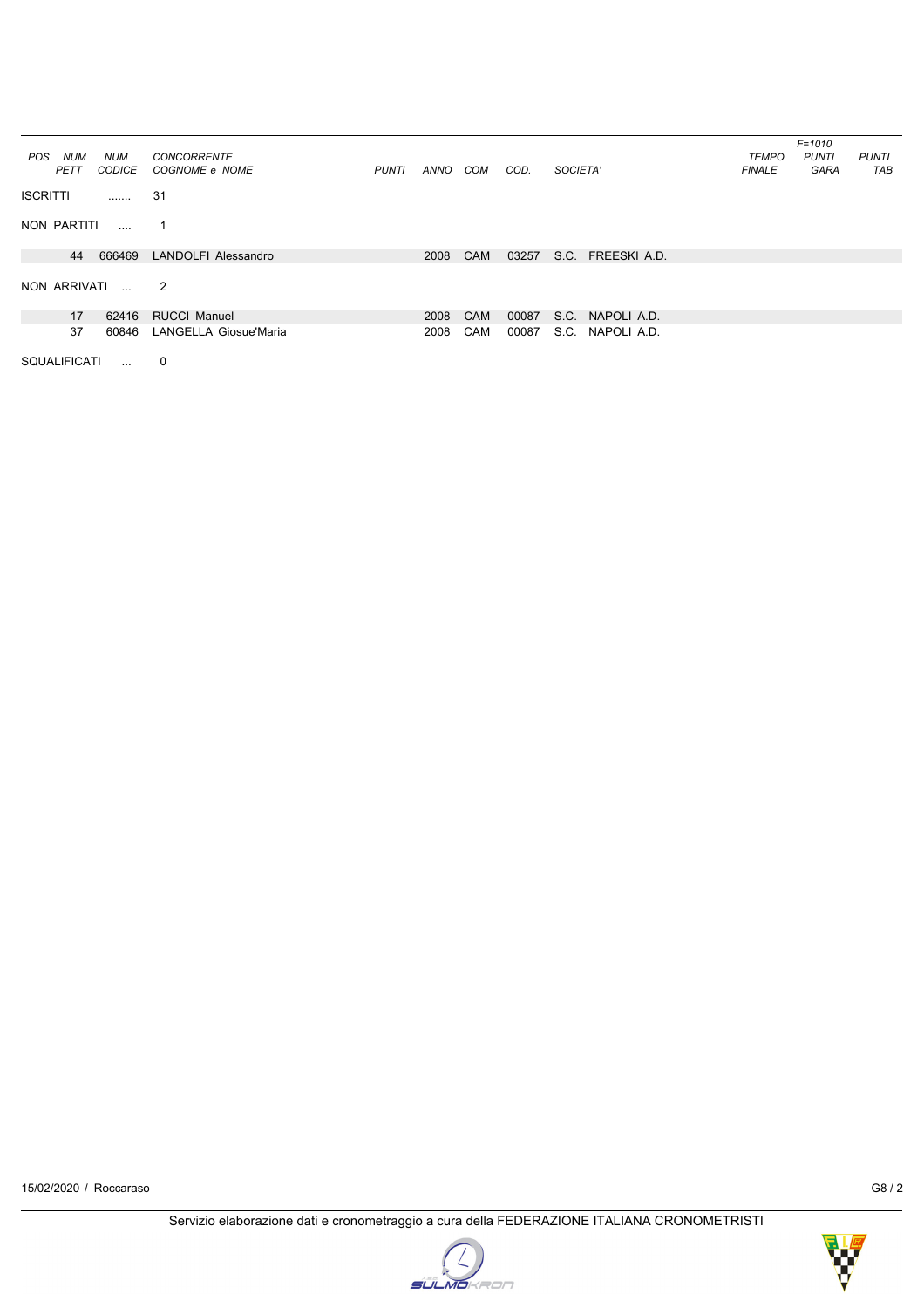



|                     |                 |                | Codex: U1FOA0070 Cod.FISI: PM_PRO(P0) Gr.Soc.=N P.FISI=N P.Reg.=N<br>Trofeo Amato<br>COD. ORGANIZZATORI<br>LOCALITA' ROCCARASO - PIZZALTO |                                            |                      | 02479                             | DATA           |                                              | GARA CAL. FED. O REG. N°<br>NOME SOCIETA' 0.40 A.S.D. | 37235<br>15/ 2/2020                  |                                    |                     |
|---------------------|-----------------|----------------|-------------------------------------------------------------------------------------------------------------------------------------------|--------------------------------------------|----------------------|-----------------------------------|----------------|----------------------------------------------|-------------------------------------------------------|--------------------------------------|------------------------------------|---------------------|
|                     |                 |                | <b>GIURIA</b>                                                                                                                             |                                            |                      |                                   |                |                                              | CARATTERISTICHE TECNICHE                              |                                      |                                    |                     |
|                     |                 |                | DELEGATO TECNICO<br>ARBITRO<br>DIRETTORE DI GARA                                                                                          | NOVARIO F.<br>COTRUFO A.I<br>SERTORELLI C. |                      | 10976 ARRIVO                      | PARTENZA       | 21163 NOME PISTA<br><b>DISLIVELLO</b>        |                                                       | CANGURO<br>1650 m<br>1500 m<br>150 m |                                    |                     |
|                     |                 |                |                                                                                                                                           |                                            |                      |                                   |                |                                              | N° OMOLOGAZIONE NAZ. 14/033/CAB/A                     |                                      |                                    |                     |
|                     |                 |                | TRACCIATORE<br><b>APRIPISTA</b>                                                                                                           | DEL CASTELLO G.<br>- A - VIGO P.           |                      |                                   | $-B -$         |                                              |                                                       |                                      |                                    |                     |
|                     |                 |                | NUMERO DI PORTE                                                                                                                           | 22 21                                      |                      |                                   |                |                                              |                                                       |                                      |                                    |                     |
|                     |                 |                | ORA DI PARTENZA<br>TEMPO: SERENO                                                                                                          | 8.45<br>NEVE: COMPATTA                     |                      |                                   |                |                                              | TEMPERATURA P: -2°C A:                                | $1^{\circ}$ C                        |                                    |                     |
|                     |                 |                |                                                                                                                                           |                                            |                      |                                   |                |                                              |                                                       |                                      |                                    |                     |
|                     |                 |                | PENALIZZAZIONE CALCOLATA:                                                                                                                 |                                            |                      |                                   |                |                                              | PENALIZZAZIONE APPLICATA:                             |                                      |                                    |                     |
|                     | POS NUM<br>PETT | <b>NUM</b>     | <b>CONCORRENTE</b><br>CODICE COGNOME e NOME                                                                                               |                                            |                      | PUNTI ANNO COM COD.               |                | SOCIETA'                                     |                                                       | TEMPO<br><b>FINALE</b>               | $F = 1010$<br><b>PUNTI</b><br>GARA | <b>PUNTI</b><br>TAB |
|                     |                 |                |                                                                                                                                           |                                            |                      | <b>U11 CUCCIOLI 1 - FEMMINILE</b> |                |                                              |                                                       |                                      |                                    |                     |
| $\mathbf{1}$        | 51              |                | 65076 ALVINO Asia                                                                                                                         |                                            |                      | 2009 CAM                          |                |                                              | 00520 SCI ACCADEMICO ITALIA                           | 36.09                                |                                    | 329                 |
| 2                   | 78              |                | 64673 MAIONE Carola                                                                                                                       |                                            |                      | 2009 CAM                          |                |                                              | 00520 SCI ACCADEMICO ITALIA                           | 36.23                                |                                    | 318                 |
| 3                   | 63              |                | 63937 CHIANESE Alessandra                                                                                                                 |                                            | 2009 CAM             |                                   |                | 03257 S.C. FREESKI A.D.                      |                                                       | 37.05                                |                                    | 306                 |
| 4                   | 76              |                | 63916 ROMOLI Rebecca                                                                                                                      |                                            |                      | 2009 CUM                          |                | 00013 SCI CLUB ASCOLI                        |                                                       | 37.06                                |                                    | 295                 |
| 5                   | 66              |                | 64682 ROMANO Beatrice                                                                                                                     |                                            | 2009 CAM             |                                   |                | 00087 S.C. NAPOLI A.D.                       |                                                       | 37.90                                |                                    | 284                 |
| 6<br>$\overline{7}$ | 54<br>48        |                | 64804 CRICRI' Emma                                                                                                                        |                                            | 2009 CAM<br>2009 CAM |                                   |                | 00087 S.C. NAPOLI A.D.                       | 00520 SCI ACCADEMICO ITALIA                           | 37.91<br>38.36                       |                                    | 272<br>261          |
| 8                   | 65              |                | 65077 ABIOSI Mariavittoria<br>63994 PUTATURO DONATI VISCIDO DI N                                                                          |                                            | 2009 CAM             |                                   | 02479          | 0.40 A.S.D.                                  |                                                       | 38.95                                |                                    | 250                 |
| 9                   | 56              |                | 65105 CAMMAROTA Vittoria                                                                                                                  |                                            | 2009 CAM             |                                   |                | 03555 SCI CLUB POSILLIPO S.                  |                                                       | 40.01                                |                                    | 238                 |
|                     | 55              |                | 66584 BUCCI Carla                                                                                                                         |                                            | 2009 CAM             |                                   |                | 03124 A.S.D. SCI CLUB 2010                   |                                                       | 40.01                                |                                    | 238                 |
| 11                  | 73              |                | 65716 TROIANIELLO Sara                                                                                                                    |                                            | 2009 CAM             |                                   |                | 00087 S.C. NAPOLI A.D.                       |                                                       | 40.11                                |                                    | 216                 |
| 12                  | 59              |                | 64704 IGNELZI Francesca                                                                                                                   |                                            | 2009 CAM             |                                   |                | 00087 S.C. NAPOLI A.D.                       |                                                       | 40.22                                |                                    | 204                 |
| 13                  | - 79            |                | 64817 ALBANESI Ornella                                                                                                                    |                                            | 2009 CAM             |                                   |                | 00087 S.C. NAPOLI A.D.                       |                                                       | 40.35                                |                                    | 193                 |
| 14                  | 67              |                | 65347 LIPPIELLO Maria Francesca                                                                                                           |                                            | 2009 CAM             |                                   |                |                                              | 00520 SCI ACCADEMICO ITALIA                           | 41.63                                |                                    | 182                 |
| 15                  | 49              |                | 65607 CANALA Benedetta                                                                                                                    |                                            |                      |                                   |                | 2009 CUM 00013 SCI CLUB ASCOLI               |                                                       | 41.74                                |                                    | 170                 |
| 16                  | 58              | 65683          | <b>FARINA Vittoria</b>                                                                                                                    |                                            | 2009                 | CAM                               | 03124          | A.S.D. SCI CLUB 2010                         |                                                       | 42.22                                |                                    | 159                 |
| 17                  | 75              | 65358          | <b>AMARELLI Ludovica</b>                                                                                                                  |                                            | 2009                 | CAM                               | 00611          | S.C. VESUVIO A.S.D.                          |                                                       | 43.53                                |                                    | 147                 |
| 18<br>19            | 70<br>57        | 67109<br>67091 | <b>SCIMONE Fabrizia</b><br>MEZZARO Maria Martina                                                                                          |                                            | 2009<br>2009         | CAM<br>CAM                        | 03124<br>03020 | A.S.D. SCI CLUB 2010<br>SKI TEAM LUPI GIALLI |                                                       | 44.85<br>45.65                       |                                    | 136<br>125          |
| 20                  | 53              | 64902          | ARINO Alba                                                                                                                                |                                            | 2009                 | CAM                               | 03124          | A.S.D. SCI CLUB 2010                         |                                                       | 46.03                                |                                    | 113                 |
| 21                  | 69              | 64340          | NORMALE Daria                                                                                                                             |                                            | 2009                 | CAM                               | 03124          | A.S.D.                                       | SCI CLUB 2010                                         | 46.15                                |                                    | 102                 |
| 22                  | 77              | 67108          | <b>SCIMONE Carolina</b>                                                                                                                   |                                            | 2009                 | CAM                               | 03124          | A.S.D. SCI CLUB 2010                         |                                                       | 46.28                                |                                    | 91                  |
| 23                  | 47              | 66039          | CAPALBO Michela                                                                                                                           |                                            | 2009                 | CAM                               | 00520          |                                              | SCI ACCADEMICO ITALIA                                 | 46.73                                |                                    | 79                  |
| 24                  | 72              | 64584          | <b>MASSARA Vittoria</b>                                                                                                                   |                                            | 2009                 | CAM                               | 00520          |                                              | SCI ACCADEMICO ITALIA                                 | 46.97                                |                                    | 68                  |
| 25                  | 68              | 65123          | PERITO Agnese Maria                                                                                                                       |                                            | 2009                 | <b>CAM</b>                        | 00087          | S.C. NAPOLI A.D.                             |                                                       | 47.74                                |                                    | 57                  |
| 26                  | 74              | 64882          | <b>TORTORANO Francesca</b>                                                                                                                |                                            | 2009                 | CAM                               | 00611          | S.C. VESUVIO A.S.D.                          |                                                       | 48.54                                |                                    | 45                  |
| 27                  | 64              | 66390          | <b>GRANATA Emilia</b>                                                                                                                     |                                            | 2009                 | CAM                               | 00520          |                                              | SCI ACCADEMICO ITALIA                                 | 50.19                                |                                    | 34                  |
| 28                  | 60              | 65513          | DE LUCIA Rosalba                                                                                                                          |                                            | 2009                 | CAM                               | 03124          | A.S.D. SCI CLUB 2010                         |                                                       | 50.78                                |                                    | 23                  |
| 29                  | 61              | 122535         | <b>MELE Miriam</b>                                                                                                                        |                                            | 2009                 | CAM                               | 03555          |                                              | SCI CLUB POSILLIPO S.                                 | 57.23                                |                                    | 11                  |

15/02/2020 / Roccaraso G8 / 1

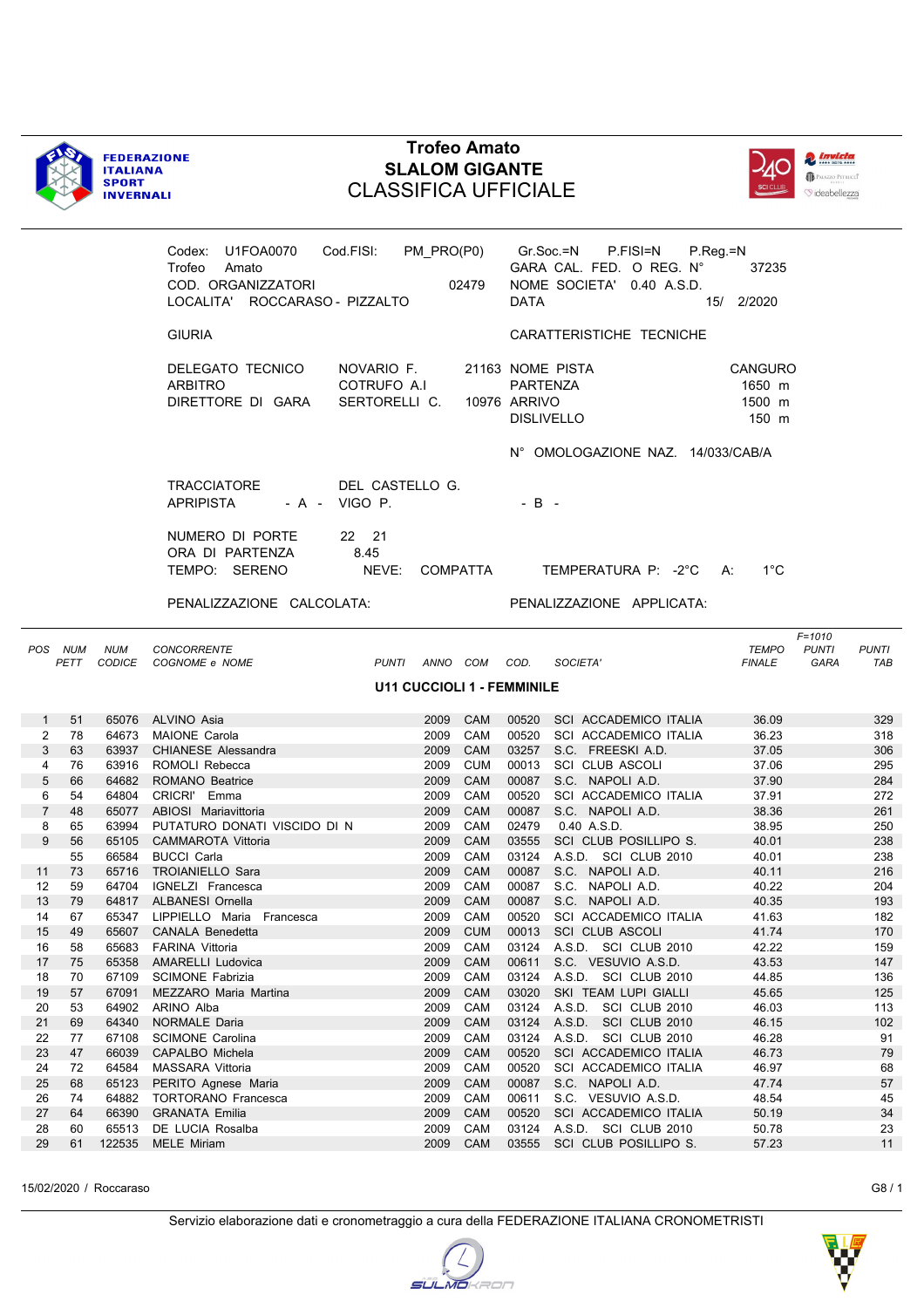| <b>NUM</b><br>POS<br>PETT | <b>NUM</b><br><b>CODICE</b> | <b>CONCORRENTE</b><br>COGNOME e NOME | <b>PUNTI</b> | ANNO | COM        | COD.  | SOCIETA'                | <b>TEMPO</b><br><b>FINALE</b> | $F = 1010$<br><b>PUNTI</b><br>GARA | <b>PUNTI</b><br>TAB |
|---------------------------|-----------------------------|--------------------------------------|--------------|------|------------|-------|-------------------------|-------------------------------|------------------------------------|---------------------|
| <b>ISCRITTI</b>           | .                           | 33                                   |              |      |            |       |                         |                               |                                    |                     |
| NON PARTITI               | $\cdots$                    | 3                                    |              |      |            |       |                         |                               |                                    |                     |
| 52                        | 66497                       | MAIELLO Giorgia                      |              | 2009 | <b>CAM</b> | 02479 | 0.40 A.S.D.             |                               |                                    |                     |
| 62                        | 663621                      | MATTACE RASO Maria Rosaria           |              | 2009 | <b>CAM</b> | 03124 | A.S.D.<br>SCI CLUB 2010 |                               |                                    |                     |
| 71                        | 66927                       | STELO Giorgia                        |              | 2009 | <b>CAM</b> | 00087 | S.C. NAPOLI A.D.        |                               |                                    |                     |
| NON ARRIVATI              | $\mathbf{r}$                | $\overline{0}$                       |              |      |            |       |                         |                               |                                    |                     |
| <b>SQUALIFICATI</b>       | $\sim$                      | -1                                   |              |      |            |       |                         |                               |                                    |                     |
| 50                        | 66532                       | PAOLETTI Maria Cristina              |              | 2009 | <b>CAM</b> | 00611 | S.C. VESUVIO A.S.D.     | PORTA N. 10                   |                                    |                     |



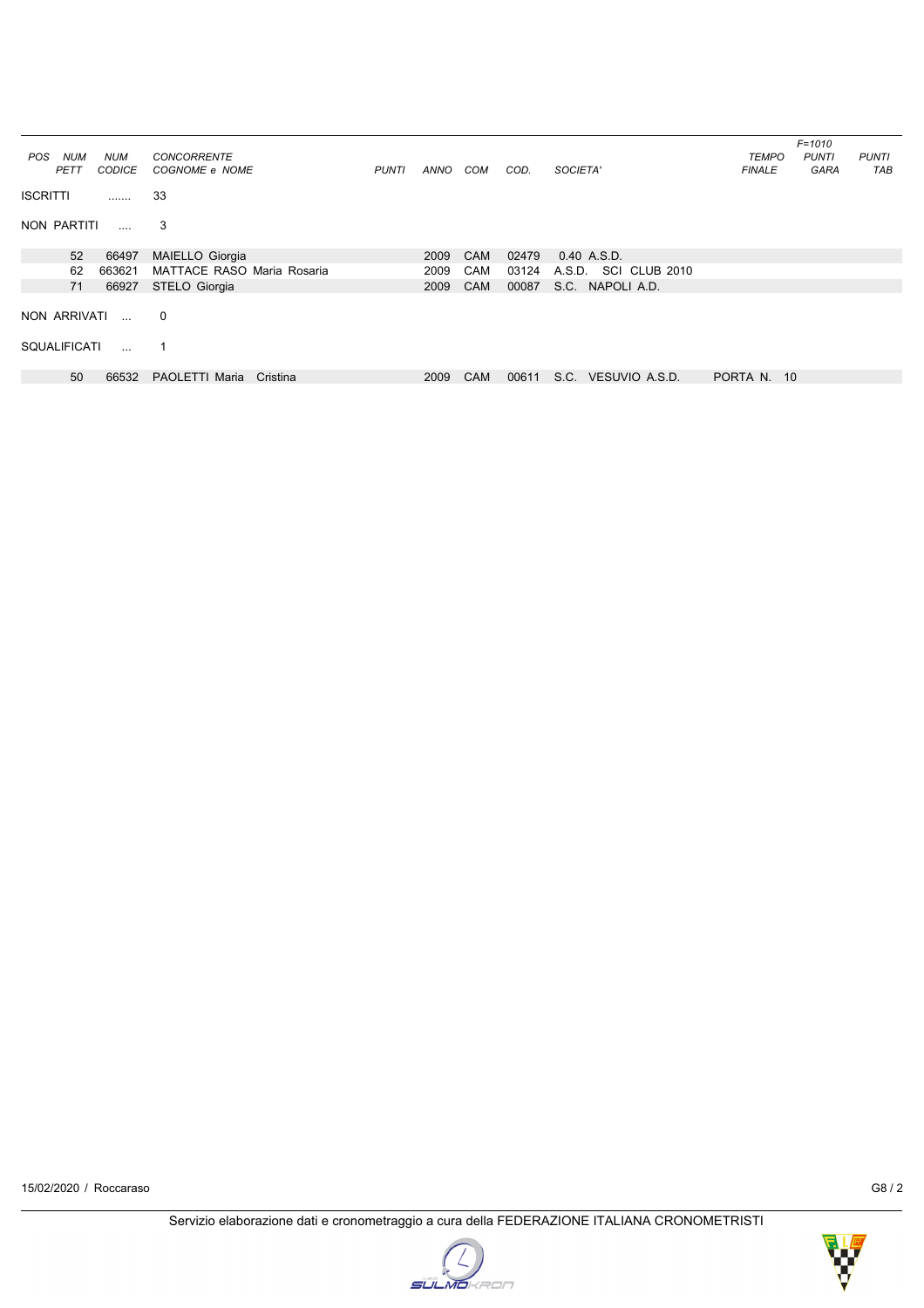



|                 |                                  |            | Codex: U1MOA0069 Cod.FISI: PM_PRO(P0) Gr.Soc.=N P.FISI=N P.Reg.=N |               |                                   |                     |                           |                                   |                |                                            |  |  |  |  |
|-----------------|----------------------------------|------------|-------------------------------------------------------------------|---------------|-----------------------------------|---------------------|---------------------------|-----------------------------------|----------------|--------------------------------------------|--|--|--|--|
|                 | Trofeo Amato                     |            |                                                                   |               | GARA CAL. FED. O REG. N°<br>37235 |                     |                           |                                   |                |                                            |  |  |  |  |
|                 |                                  |            | COD. ORGANIZZATORI<br>02479                                       |               |                                   |                     | NOME SOCIETA' 0.40 A.S.D. |                                   |                |                                            |  |  |  |  |
|                 |                                  |            | LOCALITA' ROCCARASO - PIZZALTO                                    |               |                                   |                     | <b>DATA</b>               |                                   | 15/ 2/2020     |                                            |  |  |  |  |
|                 |                                  |            | <b>GIURIA</b>                                                     |               |                                   |                     |                           | CARATTERISTICHE TECNICHE          |                |                                            |  |  |  |  |
|                 |                                  |            | DELEGATO TECNICO                                                  | NOVARIO F.    |                                   |                     |                           | 21163 NOME PISTA                  | <b>CANGURO</b> |                                            |  |  |  |  |
|                 |                                  |            | <b>ARBITRO</b>                                                    | COTRUFO A.I   |                                   |                     | PARTENZA                  |                                   | 1650 m         |                                            |  |  |  |  |
|                 |                                  |            | DIRETTORE DI GARA                                                 | SERTORELLI C. |                                   |                     | 10976 ARRIVO              |                                   | 1500 m         |                                            |  |  |  |  |
|                 |                                  |            |                                                                   |               |                                   |                     |                           | <b>DISLIVELLO</b>                 | 150 m          |                                            |  |  |  |  |
|                 |                                  |            |                                                                   |               |                                   |                     |                           | N° OMOLOGAZIONE NAZ. 14/033/CAB/A |                |                                            |  |  |  |  |
|                 | TRACCIATORE<br>DEL CASTELLO G.   |            |                                                                   |               |                                   |                     |                           |                                   |                |                                            |  |  |  |  |
|                 |                                  |            | APRIPISTA<br>- A - VIGO P.                                        |               |                                   | $-B -$              |                           |                                   |                |                                            |  |  |  |  |
|                 |                                  |            | NUMERO DI PORTE                                                   | 22 21         |                                   |                     |                           |                                   |                |                                            |  |  |  |  |
|                 |                                  |            | ORA DI PARTENZA                                                   | 8.45          |                                   |                     |                           |                                   |                |                                            |  |  |  |  |
|                 |                                  |            | TEMPO: SERENO                                                     | NEVE:         |                                   | COMPATTA            |                           | TEMPERATURA P: -2°C A:            | $1^{\circ}$ C  |                                            |  |  |  |  |
|                 |                                  |            | PENALIZZAZIONE CALCOLATA:                                         |               |                                   |                     |                           | PENALIZZAZIONE APPLICATA:         |                |                                            |  |  |  |  |
|                 |                                  |            |                                                                   |               |                                   |                     |                           |                                   |                |                                            |  |  |  |  |
|                 | POS NUM                          | <b>NUM</b> | <b>CONCORRENTE</b>                                                |               |                                   |                     |                           |                                   | <b>TEMPO</b>   | $F = 1010$<br><b>PUNTI</b><br><b>PUNTI</b> |  |  |  |  |
|                 | PETT                             |            | CODICE COGNOME e NOME                                             |               |                                   | PUNTI ANNO COM COD. |                           | SOCIETA'                          | <b>FINALE</b>  | GARA<br>TAB                                |  |  |  |  |
|                 | <b>U11 CUCCIOLI 1 - MASCHILE</b> |            |                                                                   |               |                                   |                     |                           |                                   |                |                                            |  |  |  |  |
|                 |                                  |            |                                                                   |               |                                   |                     |                           |                                   |                |                                            |  |  |  |  |
|                 | 1 104                            |            | 65381 CANTALUPO Gaetano                                           |               |                                   | 2009 CAM            |                           | 00520 SCI ACCADEMICO ITALIA       | 34.24          | 323                                        |  |  |  |  |
| $\overline{2}$  | 107                              |            | 64897 D'ACUNTO Giuseppe                                           |               |                                   | 2009 CAM            |                           | 00520 SCI ACCADEMICO ITALIA       | 34.53          | 309                                        |  |  |  |  |
| 3               | 83                               |            | 66377 FERRARO Giancarlo                                           |               | 2009                              | CAM                 |                           | 00520 SCI ACCADEMICO ITALIA       | 35.13          | 295                                        |  |  |  |  |
| 4               | 86                               |            | 64807 SPADA Nicola                                                |               | 2009                              | CAM                 |                           | 03555 SCI CLUB POSILLIPO S.       | 35.31          | 281                                        |  |  |  |  |
| 5               | 91                               |            | 66314 QUARANTA Marco                                              |               | 2009                              | CAM                 |                           | 00520 SCI ACCADEMICO ITALIA       | 35.42          | 267                                        |  |  |  |  |
| 6               | 108                              |            | 65718 D'ANIELLO Alessandro                                        |               | 2009                              | CAM                 |                           | 03549 SC 3000 SKI RACE A.D.       | 35.68          | 253                                        |  |  |  |  |
| $\overline{7}$  | 103                              |            | 65135 BONACINA Giulio                                             |               | 2009                              | CAM                 | 02479                     | 0.40 A.S.D.                       | 37.23          | 239                                        |  |  |  |  |
| 8               | 87                               |            | 63875 DE MARIA Achille                                            |               | 2009                              | CAM                 |                           | 00520 SCI ACCADEMICO ITALIA       | 38.09          | 225                                        |  |  |  |  |
| 9               | 80                               |            | 65329 SIMEONE Luca                                                |               | 2009                              | CAM                 |                           | 03555 SCI CLUB POSILLIPO S.       | 38.38          | 211                                        |  |  |  |  |
| 10              | 89                               |            | 65238 MERCADANTE Edoardo                                          |               | 2009                              | <b>CAM</b>          | 02479                     | 0.40 A.S.D.                       | 38.99          | 197                                        |  |  |  |  |
| 11              | 92                               |            | 665230 DI PADOVA Paolo Antonio                                    |               | 2009                              | CAM                 |                           | 03171 AGONISTICO RACE             | 39.17          | 183                                        |  |  |  |  |
| 12              | 82                               |            | 63986 TROZZI Tommaso                                              |               | 2009                              | CAM                 |                           | 03555 SCI CLUB POSILLIPO S.       | 39.39          | 169                                        |  |  |  |  |
| 13              | 93                               |            | 664608 AMODIO Ciro                                                |               | 2009                              | CAM                 |                           | 03257 S.C. FREESKI A.D.           | 40.19          | 154                                        |  |  |  |  |
| 14              | 106                              |            | 64998 CIRILLO Fabrizio                                            |               |                                   | 2009 CAM            |                           | 03020 SKI TEAM LUPI GIALLI        | 41.27          | 140                                        |  |  |  |  |
|                 | 99                               |            | 65702 GRANDE GIACOMELLI Eduardo Lu                                |               | 2009                              | <b>CAM</b>          |                           | 00520 SCI ACCADEMICO ITALIA       | 41.27          | 140                                        |  |  |  |  |
| 16              | 94                               |            | 65264 VELONA' Riccardo                                            |               | 2009                              | CAM                 | 03549                     | SC 3000 SKI RACE A.D.             | 41.35          | 112                                        |  |  |  |  |
| 17              | 96                               | 680521     | <b>BUCCI Mario</b>                                                |               | 2009                              | <b>CAM</b>          |                           | 03171 AGONISTICO RACE             | 44.01          | 98                                         |  |  |  |  |
| 18              | 84                               |            | 65512 DE LUCIA Antonio                                            |               | 2009                              | CAM                 |                           | 03124 A.S.D. SCI CLUB 2010        | 44.57          | 84                                         |  |  |  |  |
| 19              | 85                               | 66821      | PISANI Quang                                                      |               | 2009                              | CAM                 | 00520                     | SCI ACCADEMICO ITALIA             | 44.92          | 70                                         |  |  |  |  |
| 20              | 88                               |            | 65047 LUONGO Valerio                                              |               | 2009                              | CAM                 |                           | 03257 S.C. FREESKI A.D.           | 47.31          | 56                                         |  |  |  |  |
| 21              | 81                               |            | 680340 MAIOLINO Matteo                                            |               | 2009                              | CAM                 |                           | 03171 AGONISTICO RACE             | 47.33          | 42                                         |  |  |  |  |
| 22              | 97                               |            | 64728 ORLANDO Giovanni                                            |               | 2009                              | CAM                 |                           | 03020 SKI TEAM LUPI GIALLI        | 48.81          | 28                                         |  |  |  |  |
| 23              | 90                               | 65983      | <b>GUARDONE Andrea</b>                                            |               | 2009                              | <b>CAM</b>          |                           | 03124 A.S.D. SCI CLUB 2010        | 50.30          | 14                                         |  |  |  |  |
| <b>ISCRITTI</b> |                                  | .          | 29                                                                |               |                                   |                     |                           |                                   |                |                                            |  |  |  |  |
|                 | NON PARTITI                      | $\ldots$   | 1                                                                 |               |                                   |                     |                           |                                   |                |                                            |  |  |  |  |
|                 | 105                              | 65263      | VELONA' Fabio                                                     |               | 2009                              | <b>CAM</b>          |                           | 03549 SC 3000 SKI RACE A.D.       |                |                                            |  |  |  |  |
|                 |                                  |            |                                                                   |               |                                   |                     |                           |                                   |                |                                            |  |  |  |  |

15/02/2020 / Roccaraso G8 / 1

Servizio elaborazione dati e cronometraggio a cura della FEDERAZIONE ITALIANA CRONOMETRISTI